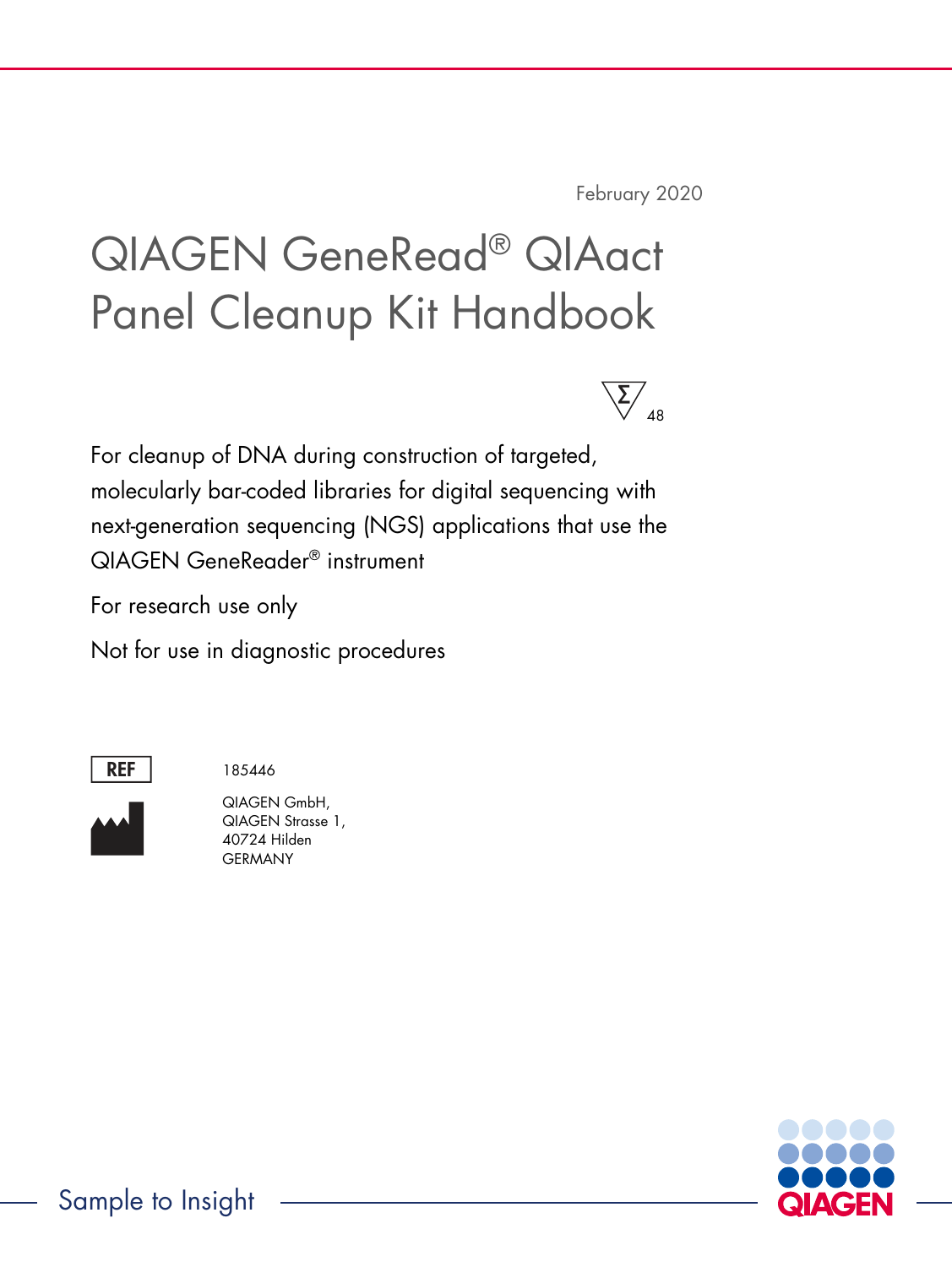### Contents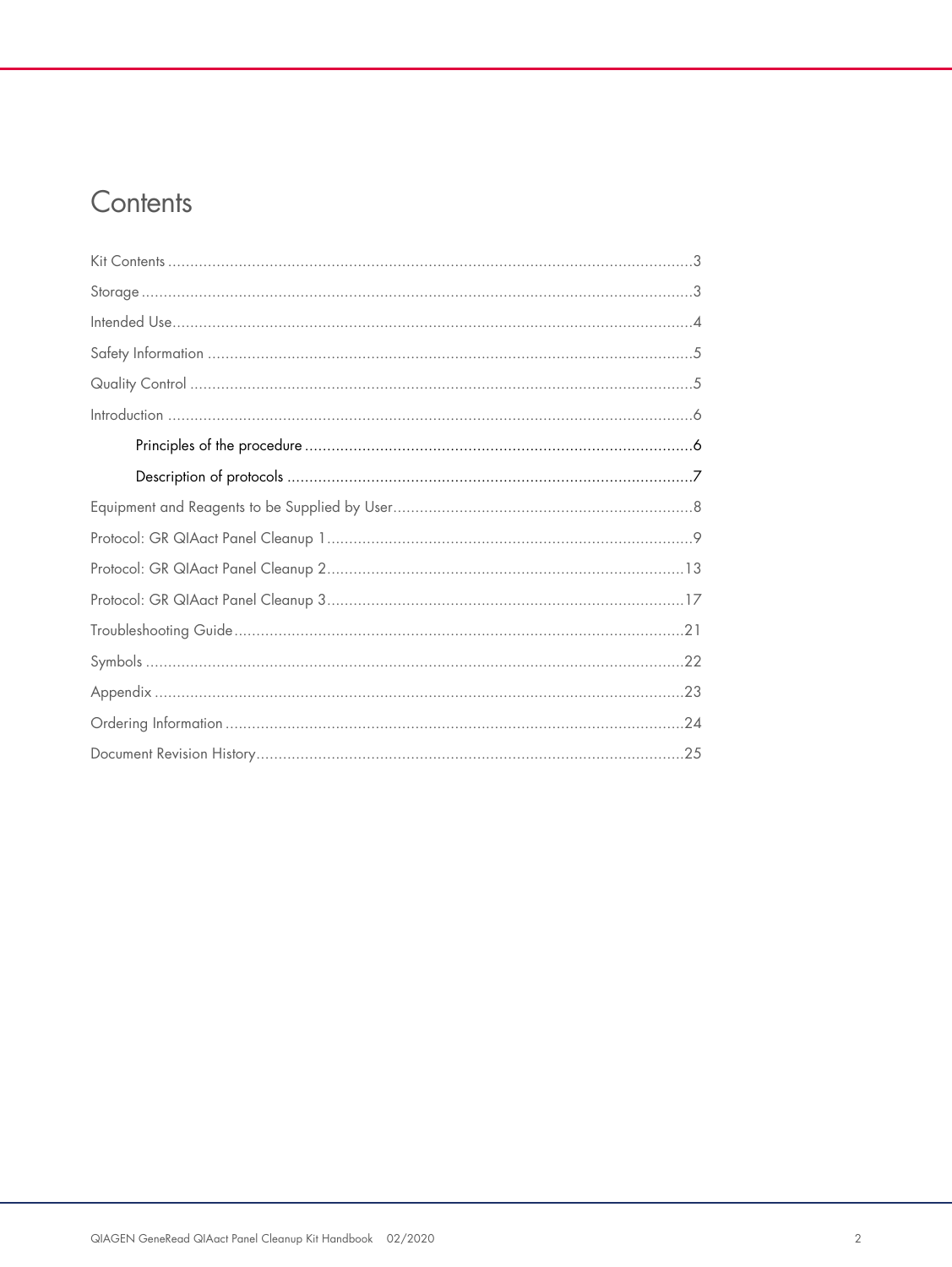### Kit Contents

The GeneRead™ QIAact Panel Cleanup Kit contains reagents for QIAcube® Connect cleanup of DNA from NGS library preparation for use with the QIAGEN GeneReader instrument.

| <b>GeneRead QIAact Panel Cleanup Kit</b><br>Catalog number<br>Number of reactions | (48)<br>185446<br>48* |
|-----------------------------------------------------------------------------------|-----------------------|
| <b>Identity</b>                                                                   | Quantity              |
| Buffer AVE (for elution)                                                          | $2 \times 20$ ml      |
| Diluent (for 80% ethanol formulation) <sup>t</sup>                                | $3 \times 25$ ml      |
| Buffer SB2 (for size selection)                                                   | $2 \times 60$ ml      |
| MinElute <sup>®</sup> spin columns                                                | $3 \times 50$ tubes   |

\* Total reaction number is calculated for 8 automated runs of 6 samples processed on QIAcube Connect. If runs with <6 samples are performed, the total number of processed samples could be less than stated.

† See Appendix ("Preparation of final 80% ethanol, page 23) for instructions.

### Storage

The GeneRead QIAact Panel Cleanup Kit is shipped on cool-packs. Upon receipt, open the kit, and store the MinElute spin columns at 2-8°C in a constant-temperature refrigerator. The remaining kit components can be stored at room temperature (15–25°C).

If stored under these conditions, the kit is stable until the date indicated on the kit label. Check buffers for precipitates before use and re-dissolve at 37°C if necessary. After prolonged storage in light, Buffer SB2 may turn yellow. This does not affect buffer or kit performance. However, light exposure should be avoided, and it is recommended to store Buffer SB2 in the dark.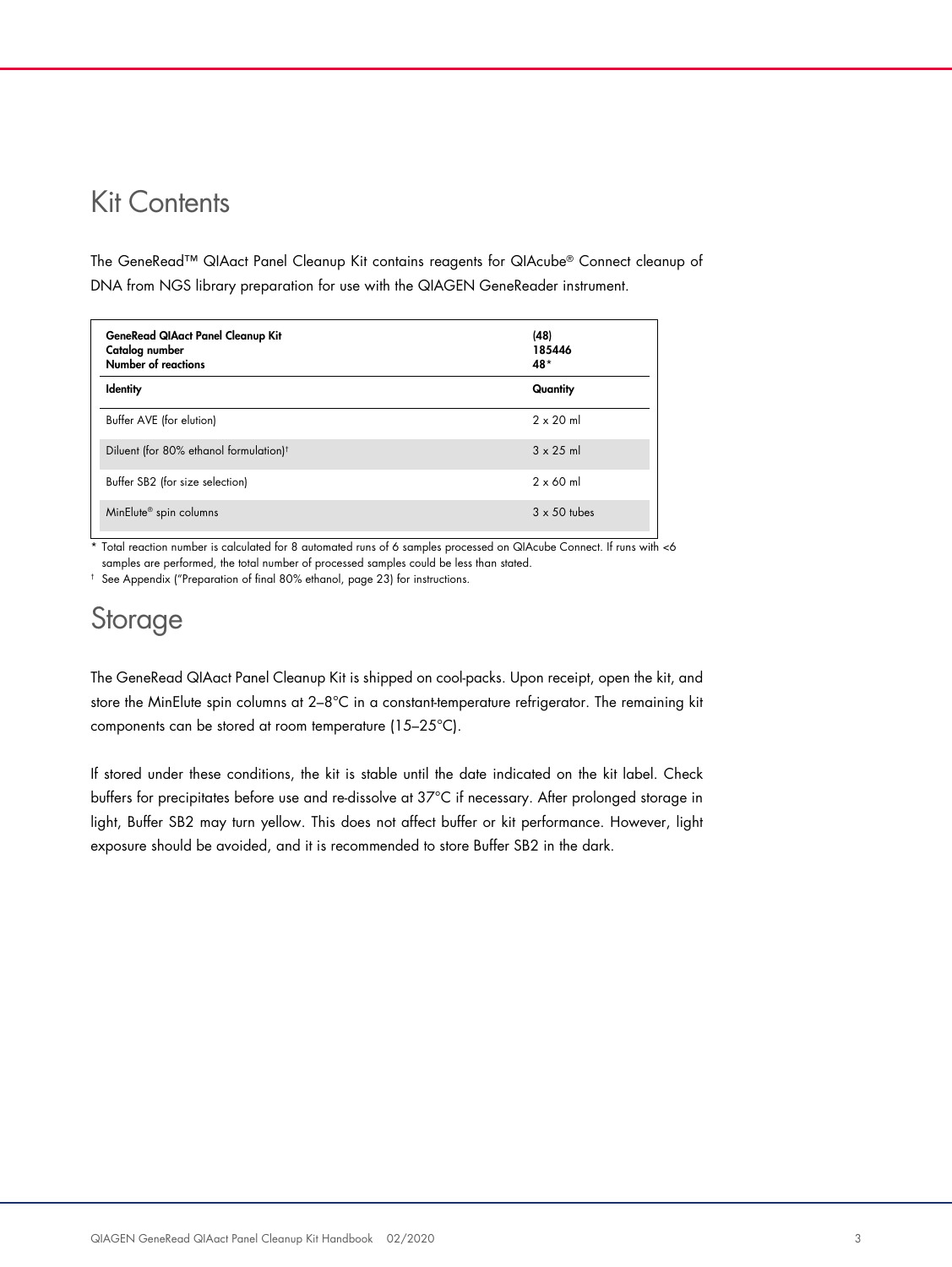### Intended Use

The QIAGEN GeneRead QIAact Panel Cleanup Kit is intended for research use only. Not for use in diagnostic procedures.

QIAcube Connect is designed to perform fully automated purification of nucleic acids and proteins in molecular biology applications. The system is intended for use by professional users trained in molecular biological techniques and the operation of QIAcube Connect.

All due care and attention should be exercised in the handling of the products. We recommend all users of QIAGEN products to adhere to the National Institutes of Health (NIH) guidelines that have been developed for recombinant DNA experiments, or to other applicable guidelines.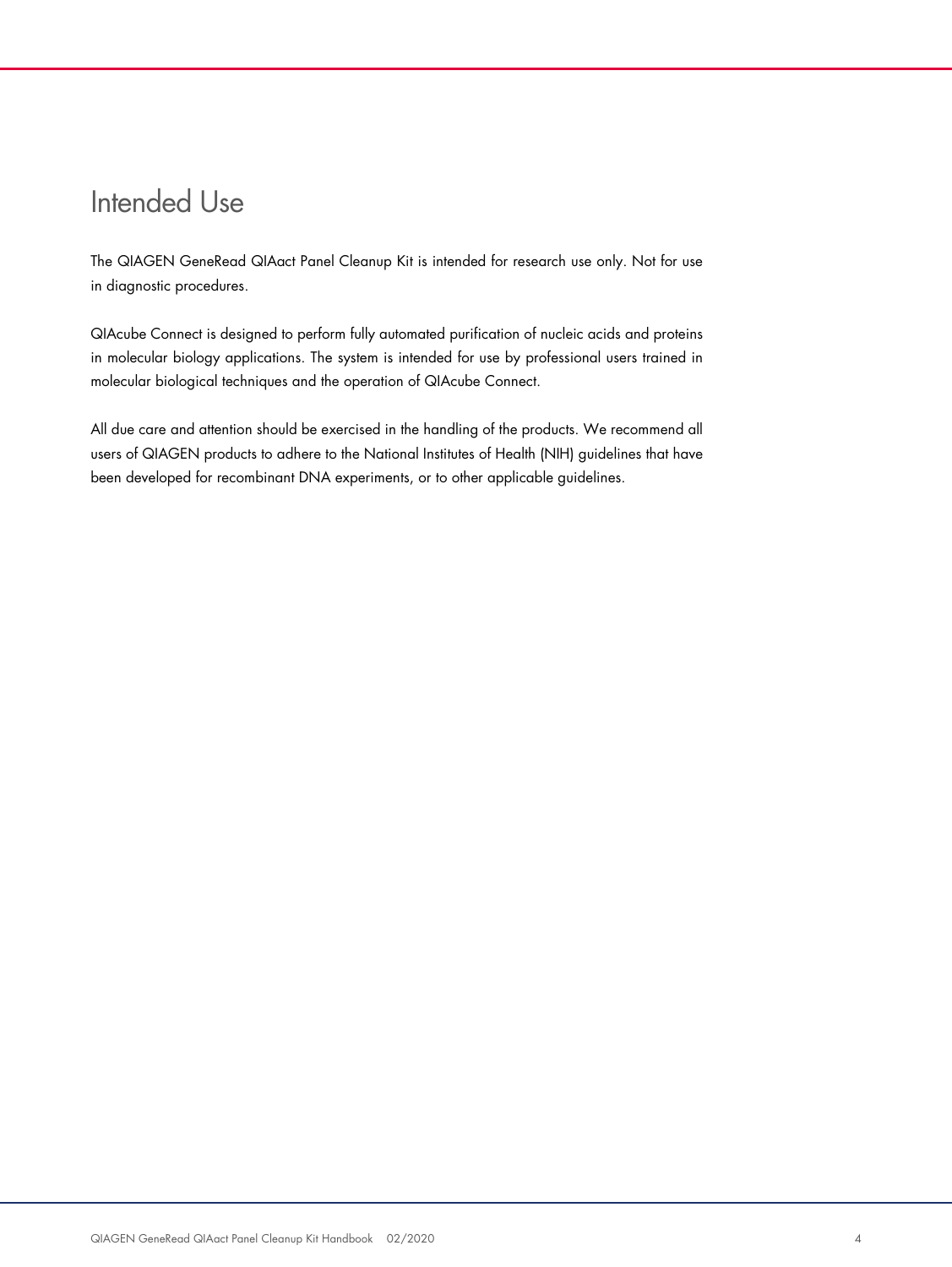# Safety Information

When working with chemicals, always wear a suitable lab coat, disposable gloves and protective goggles. For more information, please consult the appropriate safety data sheets (SDSs). These are available online in PDF format at www.qiagen.com/safety where you can find, view and print the SDS for each QIAGEN kit and kit component.

#### WARNING Risk of personal injury

Do not add bleach or acidic solutions to the sample preparation waste.



All buffers and reagents should be handled using suitable personal protective equipment including disposable gloves, a lab coat and eye protection. Disposal of wastes must be in accordance with all national, state and local health and safety regulations.

Buffer SB2 contains guanidine thiocyanate, which can form highly reactive compounds when combined with bleach. In case liquid containing this buffer is spilt, clean with suitable laboratory detergent and water.

### Quality Control

In accordance with QIAGEN's ISO-certified Quality Management System, each lot of the GeneRead QIAact Panel Cleanup Kit is tested against predetermined specifications to ensure consistent product quality.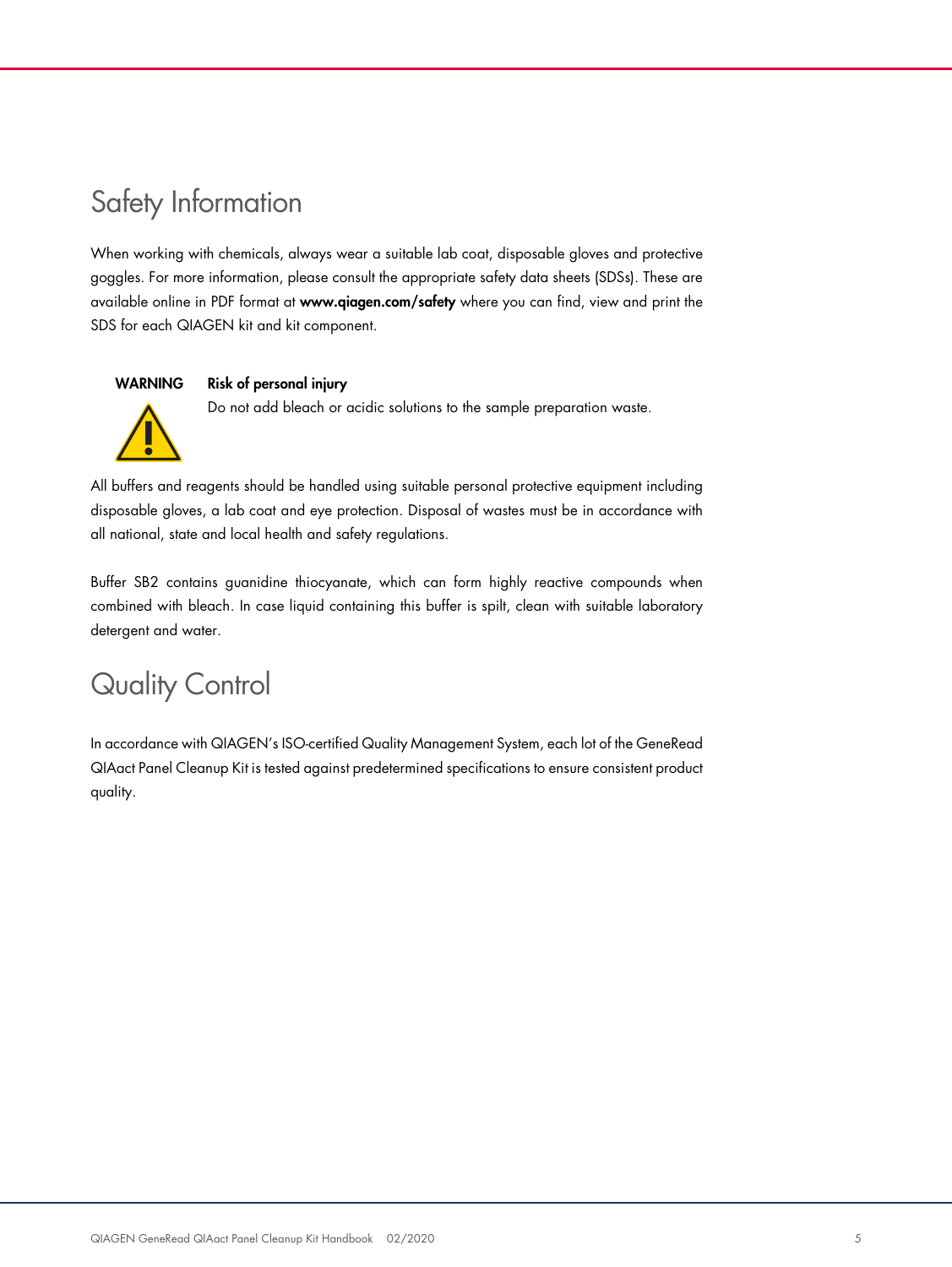#### **Introduction**

Next-generation sequencing (NGS) is a driving force for numerous new and exciting applications, including cancer research, stem cell research, metagenomics, population genetics and medical research. While NGS technology is continuously improving, library preparation remains one of the biggest bottlenecks in the NGS workflow and includes several time-consuming steps that can result in considerable sample loss and potential introduction of handling errors. The GeneRead QIAact Panel Cleanup Kit uses a streamlined, optimized cleanup protocol, saving time and preventing handling errors. Optimized buffer compositions ensure high yields of targeted, molecularly barcoded sequencing libraries that are ready for use on the GeneReader™ instrument.

GeneRead™ library cleanup protocols are designed to enable straightforward automation on QIAcube Connect.

#### Principles of the procedure

The GeneRead QIAact Panel Cleanup Kit provides a fast, automated cleanup procedure for DNA during the process of constructing targeted, molecularly bar-coded libraries.

Genomic DNA samples are first fragmented, end-repaired and A-tailed within a single, controlled multi-enzyme reaction. The prepared DNA fragments are then ligated at their 5' ends with a specific adapter containing a UMI (Unique Molecular Index) and a sample-specific bar code.

Three cleanup steps follow and these steps can be automated on QIAcube Connect using the GeneRead QIAact Panel Cleanup Kit.

 After ligation, a first cleanup procedure takes place to remove buffer and enzymes from the DNA sample.

Ligated and purified DNA molecules are subject to limited cycles of target enrichment PCR, with one gene-specific primer targeting a region and one universal forward primer complementary to an adapter sequence. This reaction ensures that intended targets and UMIs are enriched sufficiently to be represented in the final library.

 After target enrichment, a second cleanup procedure takes place to remove buffer and enzymes from the DNA sample.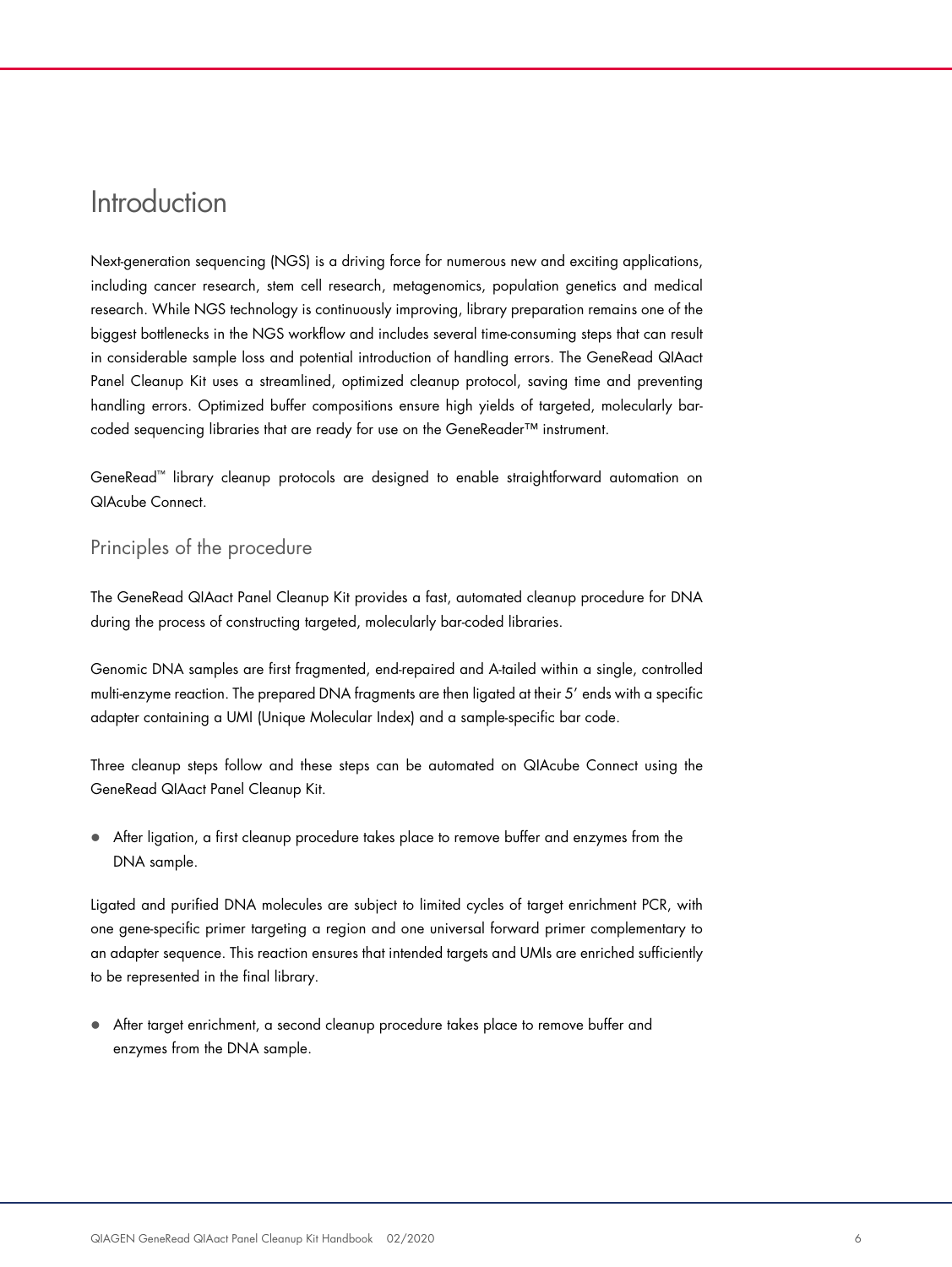A universal PCR is then carried out to amplify the library and add GeneReader specific sequences which completes the library.

 After the universal PCR, a final cleanup procedure takes place to remove buffer and enzymes from the final library sample.

Once the library is sequenced, results can be analyzed using a dedicated GeneRead™ workflow, which will automatically perform all steps necessary to generate a DNA sequence variant report from your raw NGS data. All detected variants can be further interpreted by QIAGEN Clinical Insight (QCI™) analysis.

For information about multiplexing and clonal amplification input, see the handbook for the respective GeneRead QIAact panel.

#### Description of protocols

This handbook contains three protocols for cleanup of DNA during targeted, molecularly bar-coded preparation of libraries that are for use on the QIAGEN GeneReader platform:

- "Protocol: GR QIAact Panel Cleanup 1" (page 9) describes the cleanup after fragmentation, end repair and adapter ligation
- "Protocol: GR QIAact Panel Cleanup 2" (page 13) describes the cleanup after target enrichment PCR
- "Protocol: GR QIAact Panel Cleanup 3" (page 17) describes the cleanup procedure after universal library amplification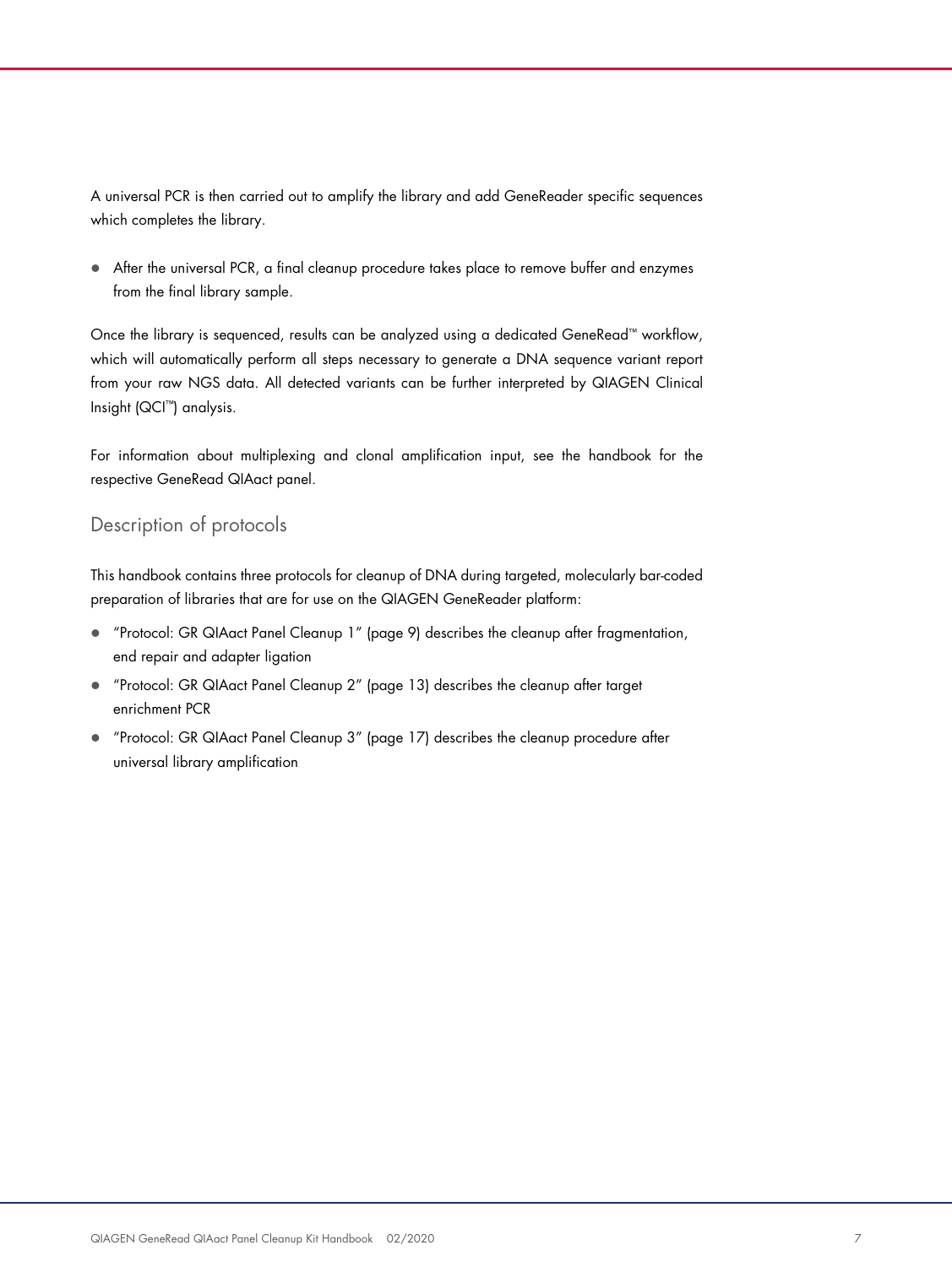## Equipment and Reagents to be Supplied by User

When working with chemicals, always wear a suitable lab coat, disposable gloves and protective goggles. For more information, consult the appropriate safety data sheets (SDSs), available from the product supplier.

Make sure that instruments have been checked and calibrated according to the manufacturer's recommendations.

#### General laboratory equipment

- Dedicated pipets (adjustable) (1–10 µl; 10–100 µl; 100–1000 µl)
- Nuclease-free, aerosol-resistant, sterile PCR pipet tips with hydrophobic filters

#### Equipment for automated cleanup

- QIAcube Connect (for information, visit www.qiagen.com)
- QIAcube Filter Tips, 1000 µl (cat. no. 990352)
- QIAcube Filter Tips, 200 µl (cat. no. 990332)
- QIAcube Rotor Adapters (containing 1.5 ml Elution Tubes) (cat. no. 990394)
- QIAcube Reagent Bottles (cat. no. 990393)
- Sample Tubes RB (2 ml; cat. no. 990381)

#### Additional equipment

GeneReader instrument (cat. no. 9002312)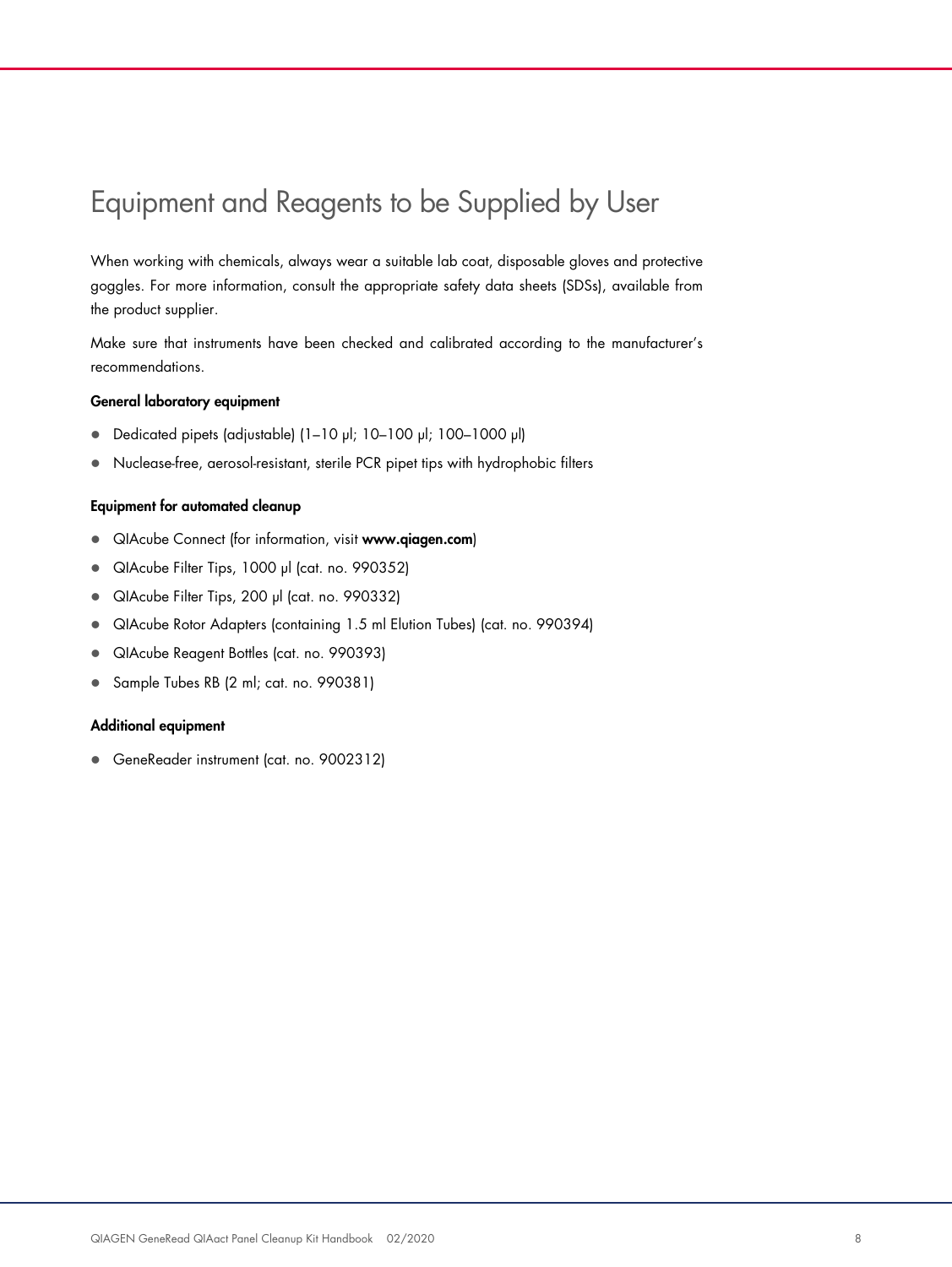### Protocol: GR QIAact Panel Cleanup 1

This automated protocol describes the cleanup procedure of DNA after fragmentation, end repair and adapter ligation and the generation of adapter-ligated samples that are ready to use for target enrichment PCR.

Important points before starting

- Prepare 80% ethanol in the Diluent buffer bottle (see "Preparation of final 80% ethanol"; page 23); do not forget to tick the check box on the lid after preparation.
- **IMPORTANT:** Running fewer than 6 samples in a QIAcube Connect run might reduce the total number of sample preparations per kit.

Cleanup 1: Preparation of Rotor Adapters

For each sample, prepare one Rotor Adapter according to the following steps.

- 1. Remove the 2 ml collection tube from a MinElute spin column.
- 2. Cut off the lid of the column as close to the rim as possible.
- 3. Place the prepared MinElute spin column in position 1 of the adapter (see Figure 1). Position L1 is not used.

Note: Not cutting off the lid might result in the run being aborted and instrument damage.

- 4. Leave position 2 of the adapter empty.
- 5. Place one 1.5 ml elution tube (supplied with the Rotor Adapter) into position 3 and put the lid of the tube in slot L3.

Note: Label elution tubes before loading onto QIAcube Connect to avoid mixing up the samples.



Figure 1. Rotor Adapters with tube positions (1-3) and lid positions (L1-L3) indicated. Positions L1, 2 and L2 are not used in this protocol.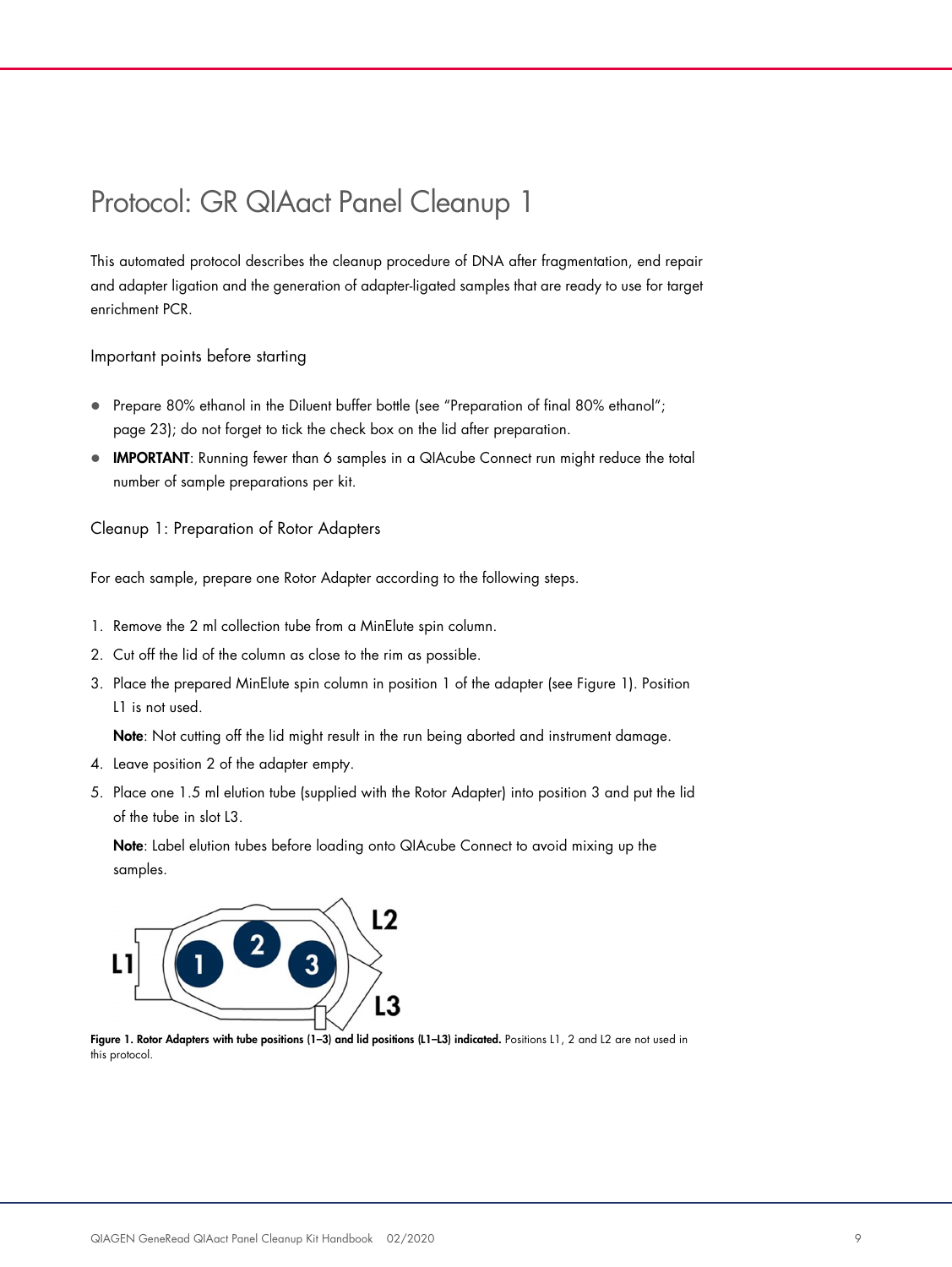#### Cleanup 1: Preparation of Reagent Bottle Rack

6. Prepare the bottles according to the volumes in Table 1. Positions 5 and 6 remain empty in the bottle rack and do not require reagent bottles (Figure 2).

Note: Each reagent bottle can hold a total reagent volume of 30 ml.

Note: Calculate the volume of buffer for the corresponding number of samples and add the reserve volume for each bottle to ensure the correct final volume for each buffer.

For example, the following volume, at least, of Buffer AVE should be loaded onto the instrument for 3 samples:  $(3 \times 150 \text{ pl}) + 2500 \text{ pl} = 2950 \text{ pl}$ . (Higher volumes can be loaded on the instrument if the maximum volume of 30 ml is not exceeded.)

Table 1. Reagent bottle preparation (volume per sample plus reserve)

| <b>Position</b> | Reagent           | Volume per sample* | Reserve volume |
|-----------------|-------------------|--------------------|----------------|
|                 | Buffer SB2        | 700 µl             | 2500 µl        |
| $\mathcal{P}$   | 80% ethanol       | 1600 µl            | 2500 µl        |
| 3               | 80% ethanol       | 1600 µl            | 2500 µl        |
| $\overline{A}$  | <b>Buffer AVE</b> | $150$ pl           | 2500 µl        |
| 5               |                   |                    |                |
| 6               |                   |                    |                |
|                 |                   |                    |                |

\* Not the actual volume pipetted by the instrument.



Figure 2. Reagent bottle rack. Positions 5 and 6 are not used in this protocol.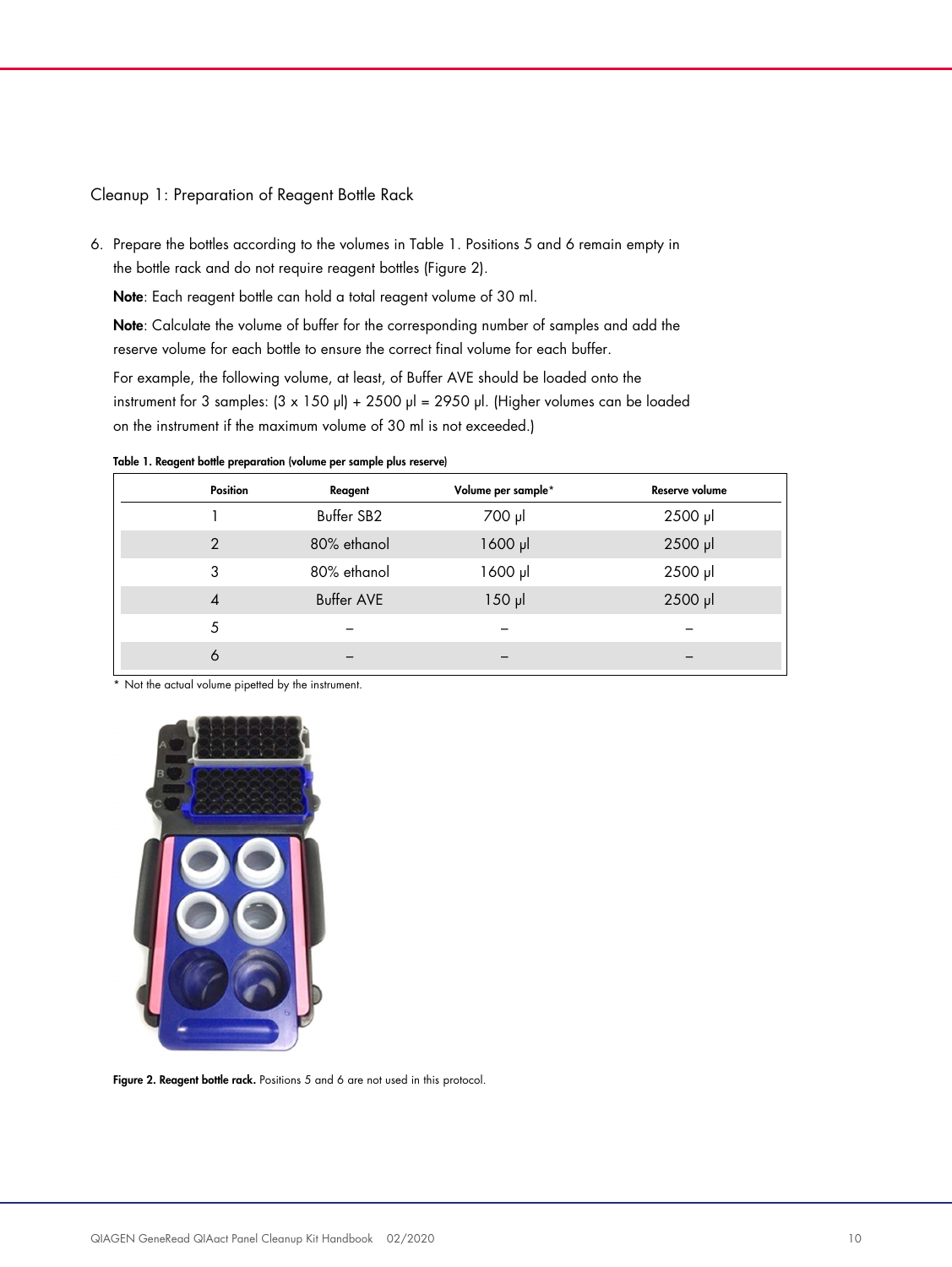Cleanup 1: Preparation of samples

7. After the adapter-ligation is completed, spin down the sample tubes or plate, and transfer the complete volume of ligated DNA sample (approximately 50 µl) to the bottom of a Sample Tube RB (2 ml) (cat. no. 990381).

Note: If available sample volume is <50 µl due to pipetting losses, adjustment of sample volume is not required.

Cleanup 1: Preparation of QIAcube instrument

QIAcube Connect should be handled according to QIAcube Connect User Manual available online at www.qiagen.com.

8. Place the reagent bottle rack onto the instrument, and remove the screw caps.

Note: Do not discard the screw caps of the buffer bottles. Immediately close the buffer bottles using the screw caps after the protocol is completed to avoid evaporation of buffers.

- 9. Distribute the Rotor Adapters into the centrifuge buckets according to the number of samples and balance scheme of QIAcube Connect (see QIAcube Connect User Manual).
- 10.Put one tip rack with 1000 µl tips (do not use wide-bore tips) and one rack with 200 µl tips into the tip rack positions on the work deck. See Table 2 for the number of tips required according to the number of samples.

Note: The position of the tips is recognized by the instrument. Make sure to click the tip racks properly into the recess.

| Number of samples | Number of 1000 µl tips | Number of 200 µl tips |
|-------------------|------------------------|-----------------------|
| $\overline{2}$    | 11                     |                       |
| 3                 | 13                     |                       |
| 4                 | 15                     |                       |
| 5                 | 17                     | 1                     |
| 6                 | 19                     |                       |
| $\overline{7}$    | 21                     |                       |
| 8                 | 23                     |                       |
| 9                 | 25                     |                       |
| 10                | 27                     |                       |
| 12                | 31                     |                       |

Table 2. Number of tips required (Cleanup 1)

11.Use the shaker adapter marked "2" for 2 ml RB tubes.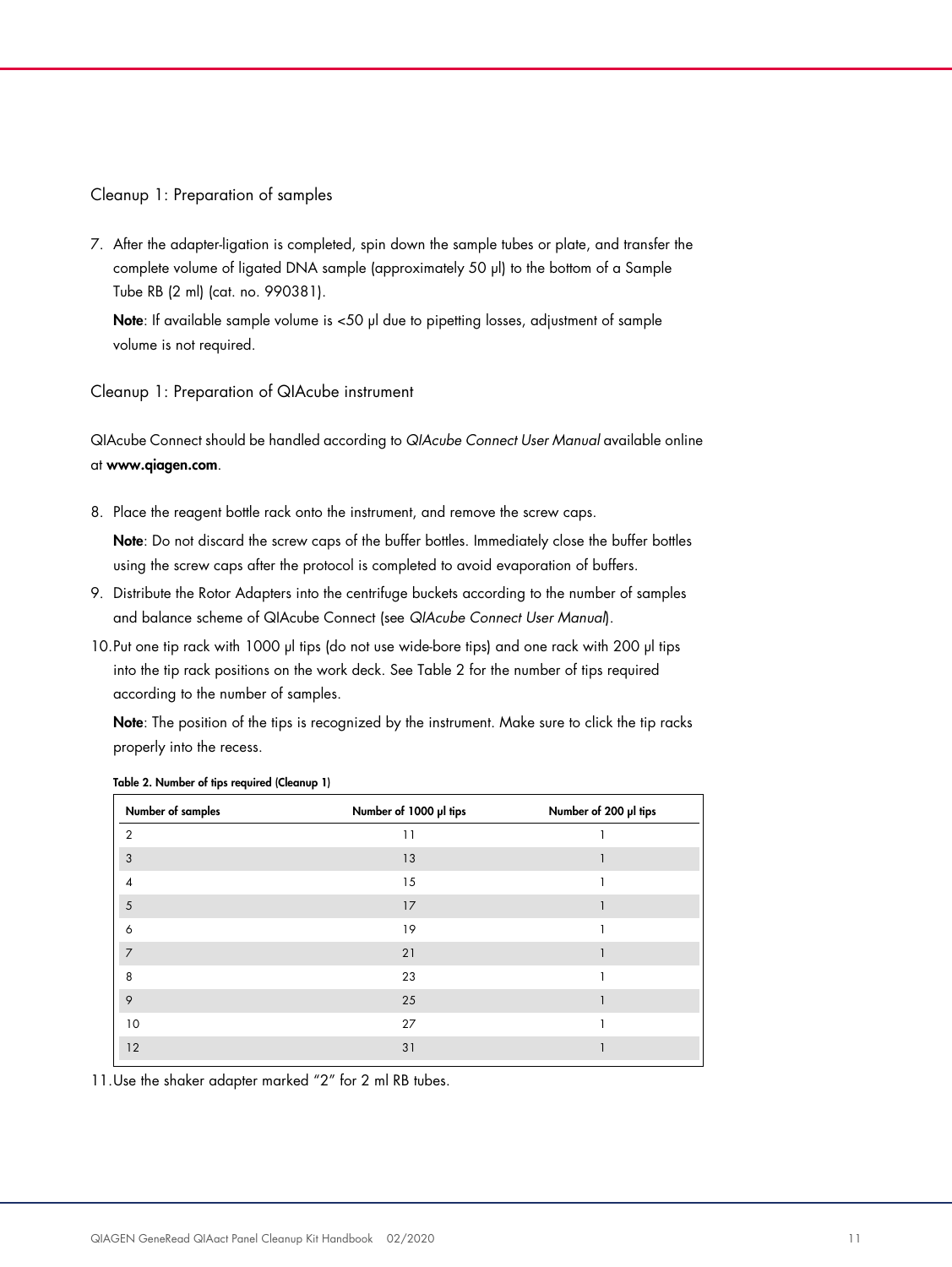12.Place each sample tube into a shaker position according to the number of samples and balance scheme of QIAcube Connect (see QIAcube ConnectUser Manual).

Note: The lid of each tube is held in a slot at the edge of the shaker rack to ensure that tubes cannot be displaced during sample processing and to enable loading check of the instrument.

13. To start the protocol, select the **Cleanup** application.

13a. Select the kit name: GR QIAact Panel Cleanup Kit

- 13b. Select the material: Adapter-ligated DNA
- 13c. Select the protocol name: GR QIAact Panel Cleanup 1
- 14.Follow the instructions displayed on the touchscreen and check all steps. Close the door of QIAcube Connect prior to pressing the Start button.

Note: For 12 samples, QIAcube Connect run time is approximately 65 minutes.

Note: Elution of the adapter-ligated DNA samples is performed using 24 µl Buffer AVE.

- 15.Remove the sample tubes from the shaker position and discard.
- 16.Close the buffer bottles with the corresponding screw caps.
- 17.Remove the Rotor Adapters following the correct orientation of the samples, and remove the 1.5 ml microcentrifuge tube containing the ligated DNA sample.

Note: Always check the position of the MinElute spin columns after QIAcube Connect run. The column should be located on top of the 1.5 ml microcentrifuge tube to ensure DNA elution from the column into the tube.

Optional stopping point: Adapter-ligated samples can be stored for up to 3 days at -30°C to -15°C until they are used in the target enrichment PCR step.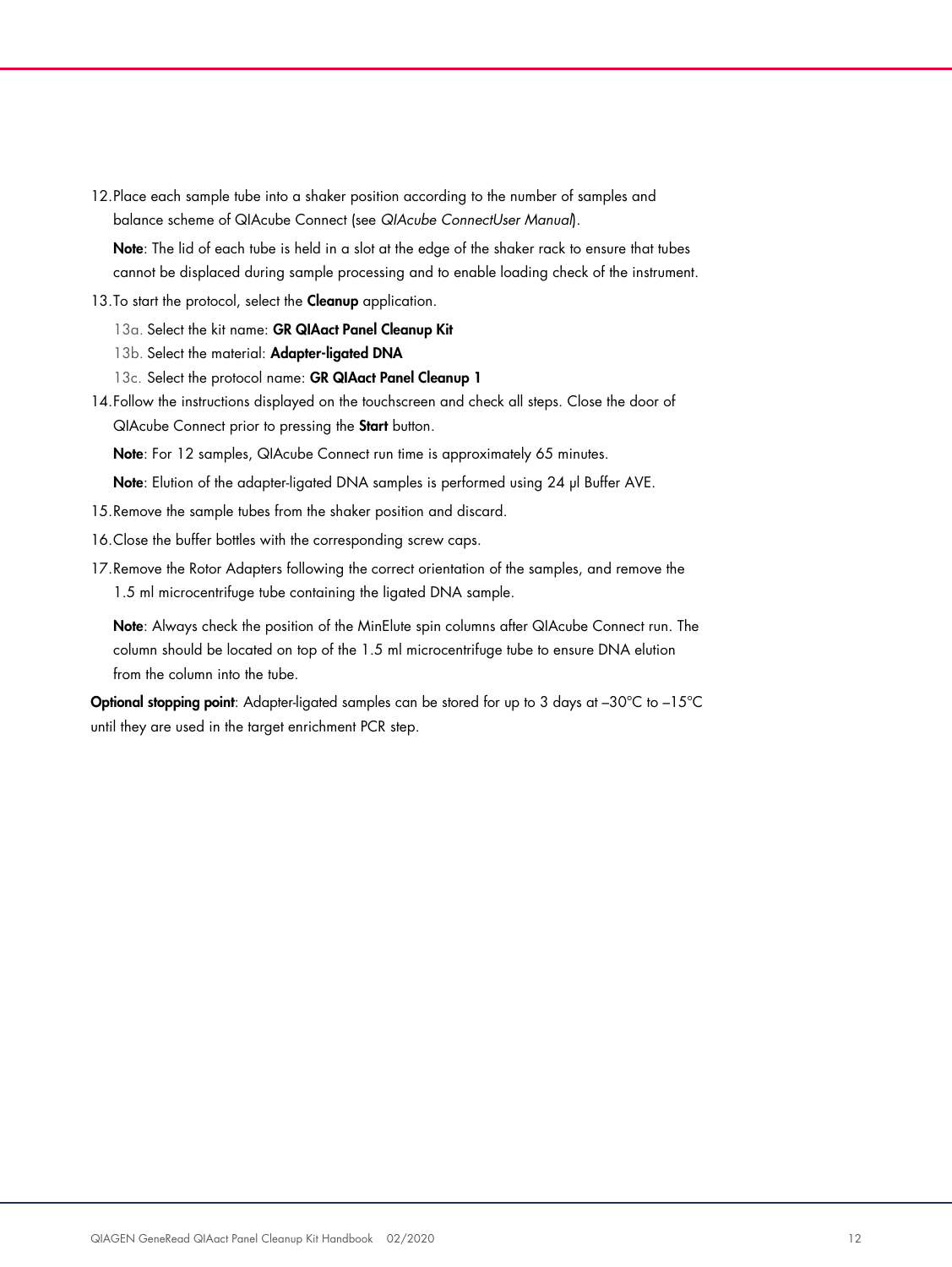### Protocol: GR QIAact Panel Cleanup 2

This automated protocol describes the cleanup procedure of DNA after target enrichment PCR and generates library samples that are ready to use for universal PCR.

Important points before starting

- Prepare 80% ethanol in the Diluent buffer bottle (see "Preparation of final 80% ethanol"; page 23); do not forget to tick the check box on the lid after preparation.
- IMPORTANT: Running fewer than 6 samples in a QIAcube Connect run might reduce the total number of sample preparations per kit.

Cleanup 2: Preparation of Rotor Adapters

For each sample, prepare one Rotor Adapter according to the following steps.

- 1. Remove the 2 ml collection tube from a MinElute spin column.
- 2. Cut off the lid of the column as close to the rim as possible.
- 3. Place the prepared MinElute spin column in position 1 of the adapter (see Figure 3, below). Position L1 is not used.

Note: Not cutting off the lid might result in the run being aborted and instrument damage.

- 4. Leave position 2 of the adapter empty.
- 5. Place one 1.5 ml elution tube (supplied with the Rotor Adapter) into position 3 and put the lid of the tube in slot L3.

Note: Label elution tubes before loading onto QIAcube Connect to avoid mixing up the samples.



Figure 3. Rotor Adapters with tube positions (1–3) and lid positions (L1–L3) indicated. Positions L1, 2 and L2 are not used in this protocol.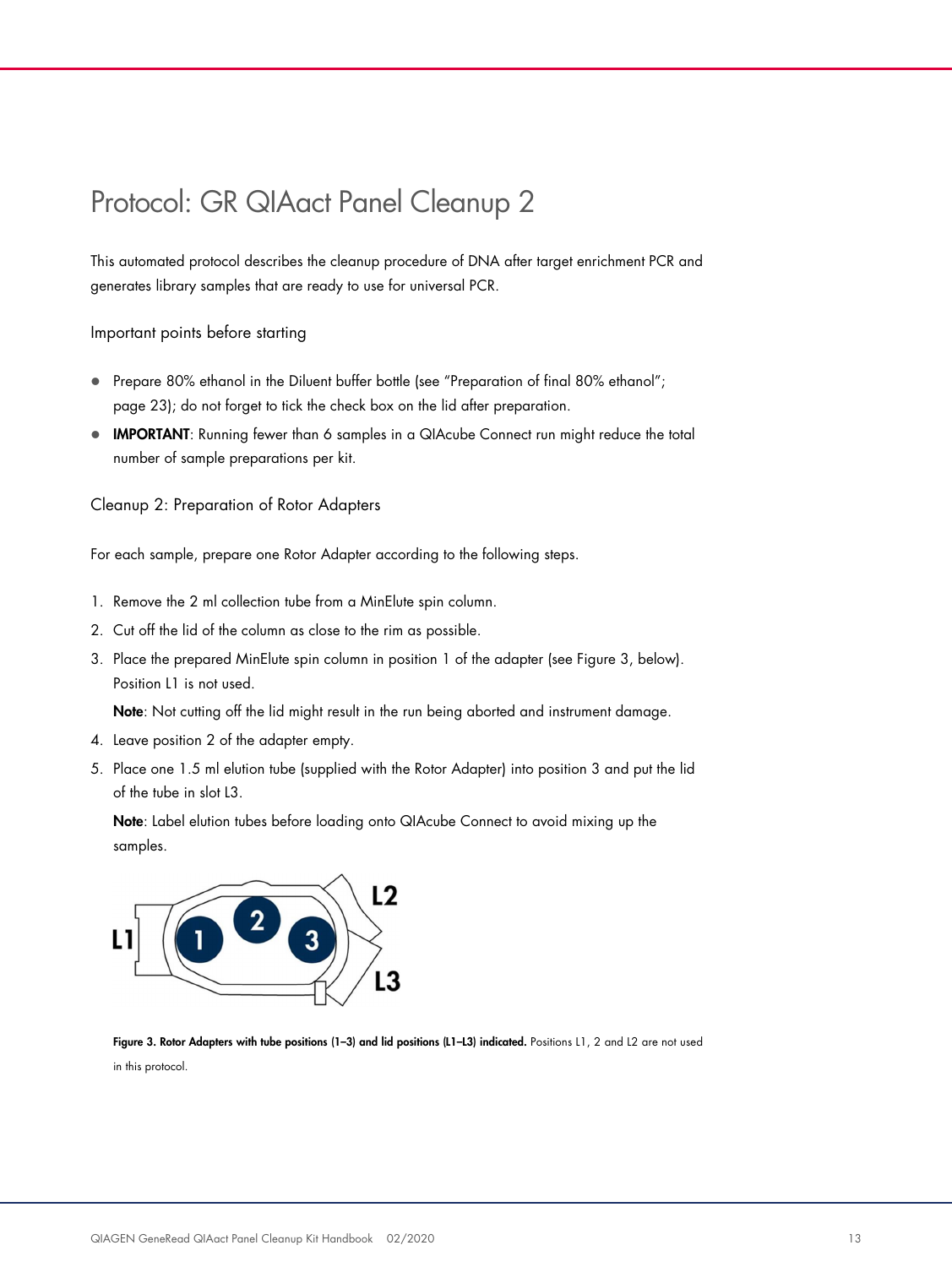#### Cleanup 2: Preparation of Reagent Bottle Rack

6. Prepare the bottles according to the volumes in Table 3. Positions 2, 5 and 6 remain empty in the bottle rack and do not require reagent bottles (Figure 4).

Note: Each reagent bottle can hold a total reagent volume of 30 ml.

Note: Calculate the volume of buffer for the corresponding number of samples and add the reserve volume for each bottle to ensure the correct final volume for each buffer.

For example, the following volume, at least, of Buffer AVE should be loaded onto the instrument for 6 samples:  $(6 \times 30 \text{ pl}) + 2500 \text{ pl} = 2680 \text{ pl}$ . (Higher volumes can be loaded on the instrument if the maximum volume of 30 ml is not exceeded.)

Table 3. Reagent bottle preparation (volume per sample plus reserve)

| Position       | Reagent           | Volume per sample* | Reserve volume |
|----------------|-------------------|--------------------|----------------|
|                | Buffer SB2        | $250$ $\mu$        | 2500 µl        |
| $\overline{2}$ |                   |                    |                |
| 3              | 80% ethanol       | $1600$ $\mu$       | $2500$ $\mu$   |
| $\overline{4}$ | <b>Buffer AVE</b> | $30$ $\mu$         | 2500 µl        |
| 5              |                   |                    |                |
| 6              |                   |                    |                |

\* Not the actual volume pipetted by the instrument.



Figure 4. Reagent bottle rack. Positions 2, 5 and 6 are not used in this protocol.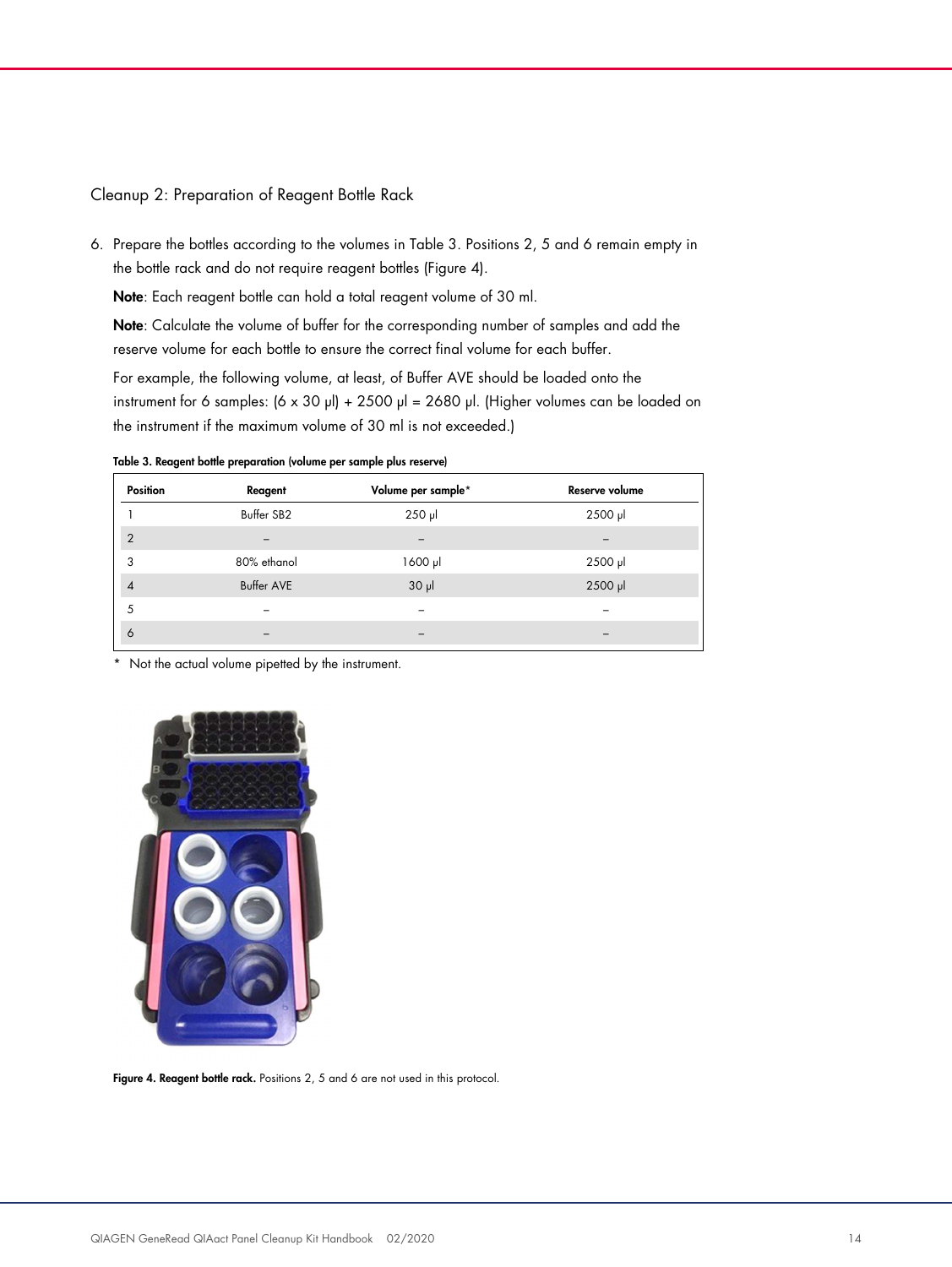#### Cleanup 2: Preparation of samples

7. After the target enrichment is completed, spin down the sample tubes or plate, and transfer the complete volume of target-enriched DNA sample (2 PCR reactions from one sample, each 20 µl volume, results in approximately 40 µl) to the bottom of a Sample Tube RB (2 ml; (cat. no. 990381).

Note: If available sample volume is <40 µl due to pipetting losses, adjustment of sample volume is not required.

#### Cleanup 2: Preparation of QIAcube instrument

QIAcube Connect should be handled according to QIAcube Connect User Manual available online at www.qiagen.com.

8. Place the reagent bottle rack onto the instrument, and remove the screw caps.

Note: Do not discard the screw caps of the buffer bottles. Immediately close the buffer bottles using the screw caps after the protocol is completed to avoid evaporation of buffers.

- 9. Distribute the Rotor Adapters into the centrifuge buckets according to the number of samples and balance scheme of QIAcube Connect (see QIAcube Connect User Manual).
- 10.Put one tip rack with 1000 µl tips (do not use wide-bore tips) and one rack with 200 µl tips into the tip rack positions on the work deck. See Table 4 for the number of tips required according to the number of samples.

Note: The position of the tips is recognized by the instrument. Make sure to click the tip racks properly into the recess.

| Number of samples | Number of 1000 µl tips | Number of 200 µl tips |
|-------------------|------------------------|-----------------------|
| $\overline{2}$    | 5                      |                       |
| 3                 | 6                      |                       |
| 4                 | 7                      |                       |
| 5                 | 8                      |                       |
| 6                 | 9                      |                       |
| $\overline{7}$    | 10                     |                       |
| 8                 | 11                     |                       |
| 9                 | 12                     |                       |
| 10                | 13                     |                       |
| 12                | 15                     |                       |

#### Table 4. Number of tips required (Cleanup 2)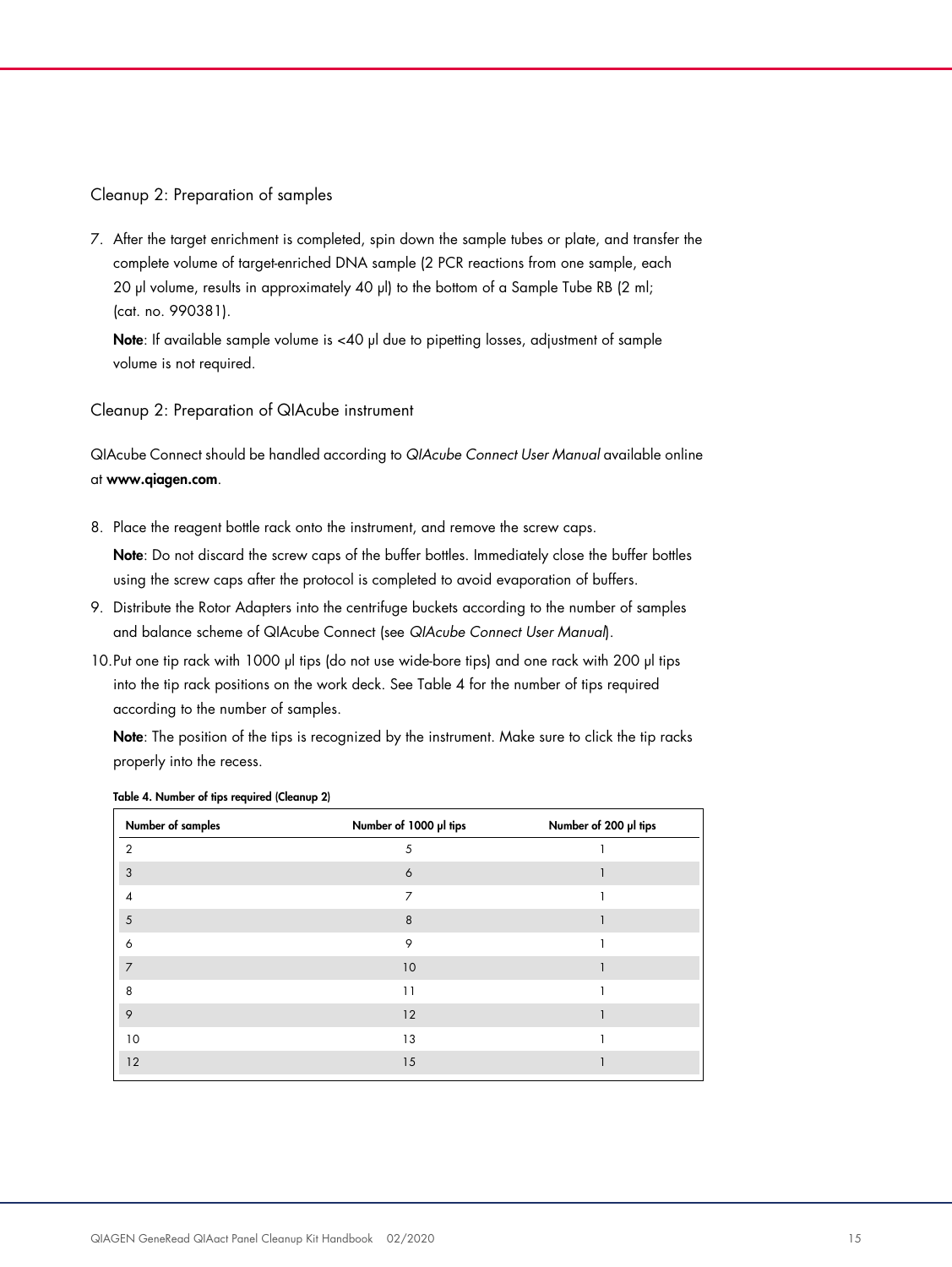- 11.Use the shaker adapter marked "2" for 2 ml RB tubes.
- 12.Place each sample tube into a shaker position according to the number of samples and balance scheme of QIAcube Connect (see QIAcube Connect User Manual).

Note: The lid of each tube is held in a slot at the edge of the shaker rack to ensure that tubes cannot be displaced during sample processing and to enable loading check of the instrument.

- 13. To start the protocol, select the **Cleanup** application.
	- 13a. Select the kit name: GR QIAact Panel Cleanup Kit
	- 13b. Select the material: Target-enriched DNA
	- 13c. Select the protocol name: GR QIAact Panel Cleanup 2
- 14.Follow the instructions displayed on the touchscreen and check all steps. Close the door of QIAcube Connect prior to pressing the Start button.

Note: For 12 samples, QIAcube Connect run time is approximately 30 minutes.

Note: Elution of the target-enriched DNA samples is performed using 17 µl Buffer AVE.

- 15.Remove the sample tubes from the shaker position and discard.
- 16.Close the buffer bottles with the corresponding screw caps.
- 17.Remove the Rotor Adapters following the correct orientation of the samples, and remove the 1.5 ml microcentrifuge tube containing the target-enriched DNA sample.

Note: Always check the position of the MinElute spin columns after QIAcube Connect run. The column should be located on top of the 1.5 ml microcentrifuge tube to ensure DNA elution from the column into the tube.

Optional stopping point: Target-enriched samples can be stored for up to 3 days at -30°C to -15°C until they are used in the target enrichment PCR step.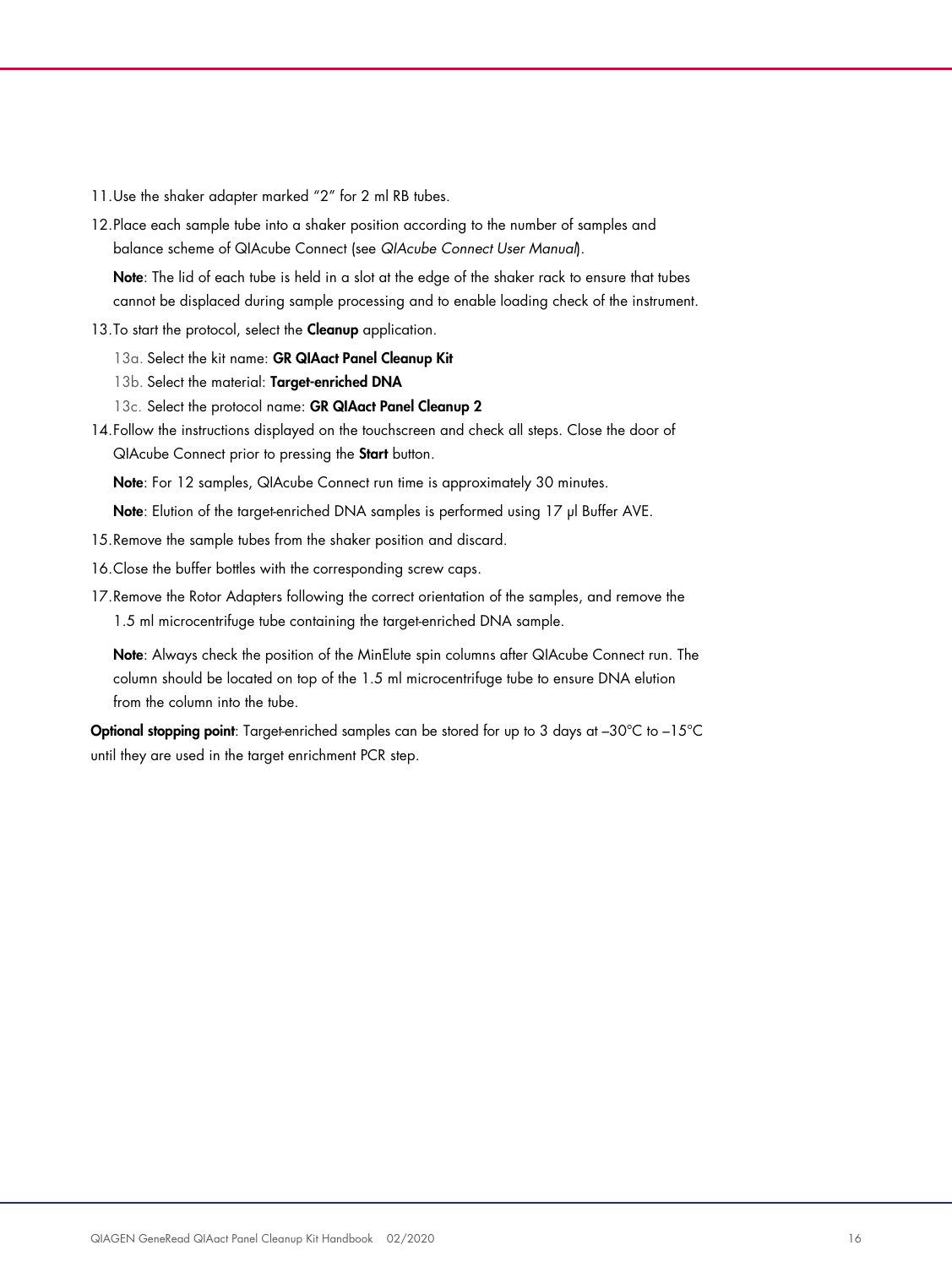### Protocol: GR QIAact Panel Cleanup 3

This automated protocol describes the cleanup procedure of DNA after universal PCR and generates final library samples that are ready to use for the clonal amplification procedure.

Important points before starting

- Prepare 80% ethanol in the Diluent buffer bottle (see "Preparation of final 80% ethanol"; page 23); do not forget to tick the check box on the lid after preparation.
- IMPORTANT: Running fewer than 6 samples in a QIAcube Connect run might reduce the total number of sample preparations per kit.

Cleanup 3: Preparation of Rotor Adapters

For each sample, prepare one Rotor Adapter according to the following steps.

- 1. Remove the 2 ml collection tube from a MinElute spin column.
- 2. Cut off the lid of the column as close to the rim as possible.
- 3. Place the prepared MinElute spin column in position 1 of the adapter (see Figure 5, below). Position L1 is not used.

Note: Not cutting off the lid might result in the run being aborted and instrument damage.

- 4. Leave position 2 of the adapter empty.
- 5. Place one 1.5 ml elution tube (supplied with the Rotor Adapter) into position 3 and put the lid of the tube in slot L3.

Note: Label elution tubes before loading onto QIAcube Connect to avoid mixing up the samples.



Figure 5. Rotor Adapters with tube positions (1–3) and lid positions (L1–L3) indicated. Positions L1, 2, and L2 are not used in this protocol.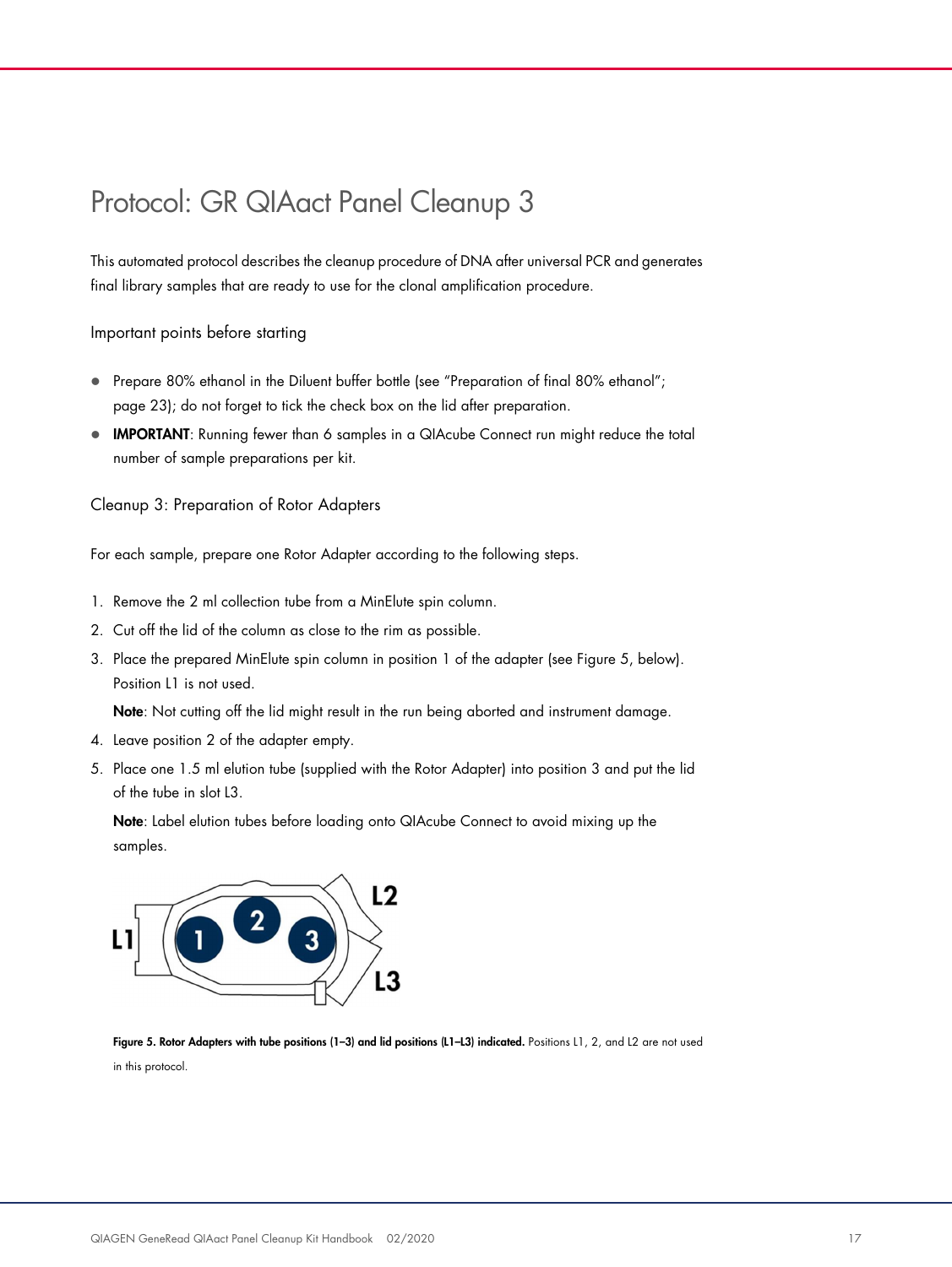#### Cleanup 3: Preparation of Reagent Bottle Rack

6. Prepare the bottles according to the volumes in Table 5. Positions 2, 5 and 6 remain empty in the bottle rack and do not require reagent bottles (Figure 6).

Note: Each reagent bottle can hold a total reagent volume of 30 ml.

Note: Calculate the volume of buffer for the corresponding number of samples and add the reserve volume for each bottle to ensure the correct final volume for each buffer.

For example, the following volume, at least, of Buffer AVE should be loaded onto the instrument for 6 samples:  $(6 \times 40 \text{ pl}) + 2500 \text{ pl} = 2740 \text{ pl}$ . (Higher volumes can be loaded on the instrument if the maximum volume of 30 ml is not exceeded.)

Table 5. Reagent bottle preparation (volume per sample plus reserve)

| <b>Position</b> | Reagent           | Volume per sample* | Reserve volume |
|-----------------|-------------------|--------------------|----------------|
|                 | Buffer SB2        | $150$ $\mu$        | 2500 µl        |
| $\overline{2}$  |                   |                    |                |
| 3               | 80% ethanol       | $1600$ $\mu$       | 2500 µl        |
| $\overline{4}$  | <b>Buffer AVE</b> | $40$ $\mu$         | 2500 µl        |
| 5               |                   |                    |                |
| 6               |                   |                    |                |
|                 |                   |                    |                |

\* Not the actual volume pipetted by the instrument.



Figure 6. Reagent bottle rack. Positions 2, 5 and 6 are not used in this protocol.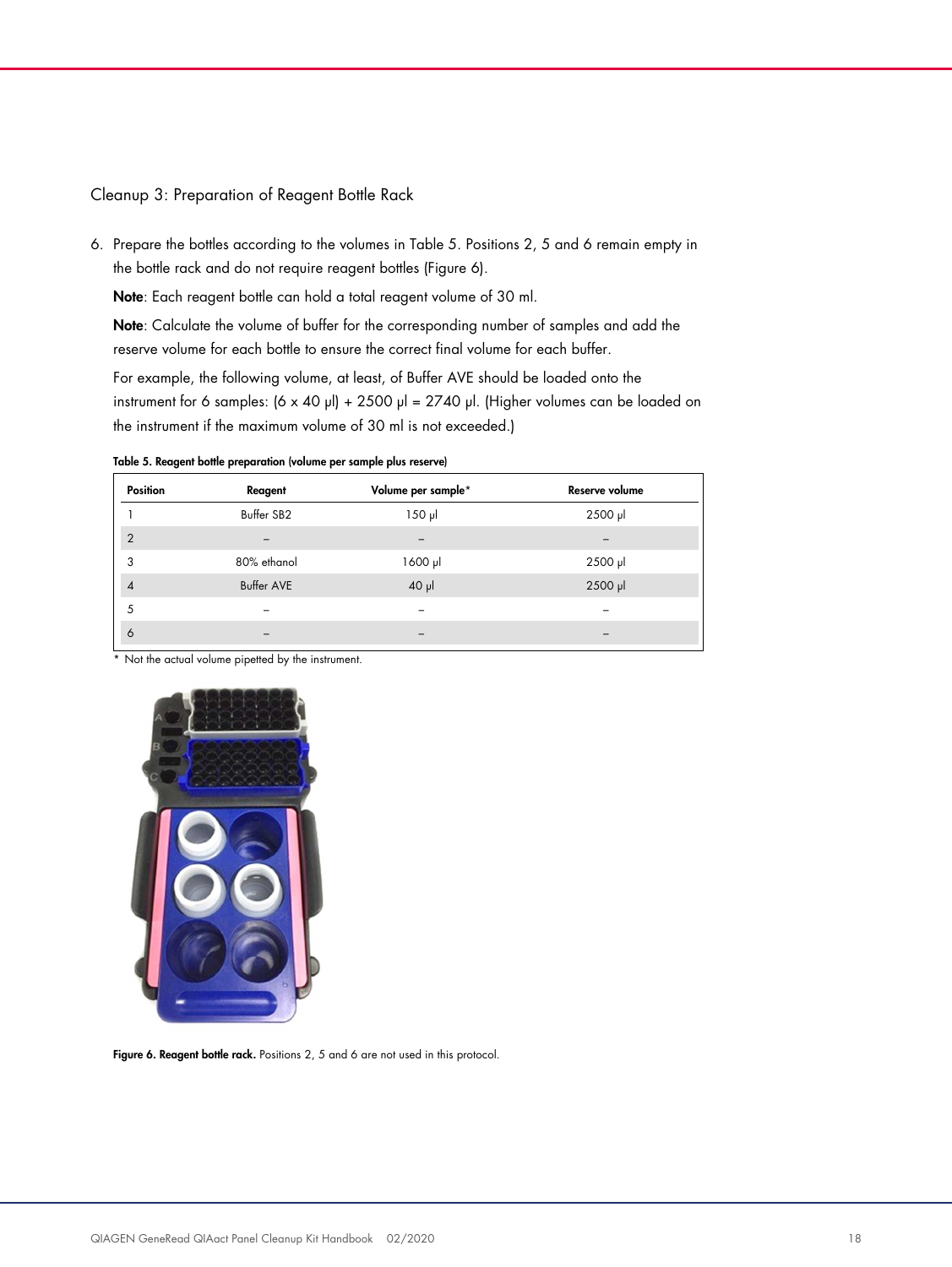Cleanup 3: Preparation of samples

7. After the universal PCR is completed, spin down the sample tubes or plate, and transfer the complete volume of universally amplified DNA sample (approximately 20 µl) to the bottom of a Sample Tube RB (2 ml) (cat. no. 990381).

Note: If available sample volume is <20 µl due to pipetting losses, adjustment of sample volume is not required.

Cleanup 3: Preparation of QIAcube instrument

QIAcube Connect should be handled according to QIAcube Connect User Manual available online at www.qiagen.com.

8. Place the reagent bottle rack onto the instrument, and remove the screw caps.

Note: Do not discard the screw caps of the buffer bottles. Immediately close the buffer bottles using the screw caps after the protocol is completed to avoid evaporation of buffers.

- 9. Distribute the Rotor Adapters into the centrifuge buckets according to the number of samples and balance scheme of QIAcube Connect (see QIAcube Connect User Manual).
- 10.Put one tip rack with 1000 µl tips (do not use wide-bore tips) and one rack with 200 µl tips into the tip rack positions on the work deck. See Table 6 for the number of tips required according to the number of samples.

Note: The position of the tips is recognized by the instrument. Make sure to click the tip racks properly into the recess.

| Number of samples | Number of 1000 µl tips | Number of 200 µl tips |
|-------------------|------------------------|-----------------------|
| $\overline{2}$    | 5                      |                       |
| 3                 | 6                      |                       |
| 4                 | $\overline{7}$         |                       |
| 5                 | 8                      |                       |
| 6                 | 9                      |                       |
| $\overline{7}$    | 10                     |                       |
| 8                 | 11                     |                       |
| 9                 | 12                     |                       |
| 10                | 13                     |                       |
| 12                | 15                     |                       |

Table 6. Number of tips required (Cleanup 3)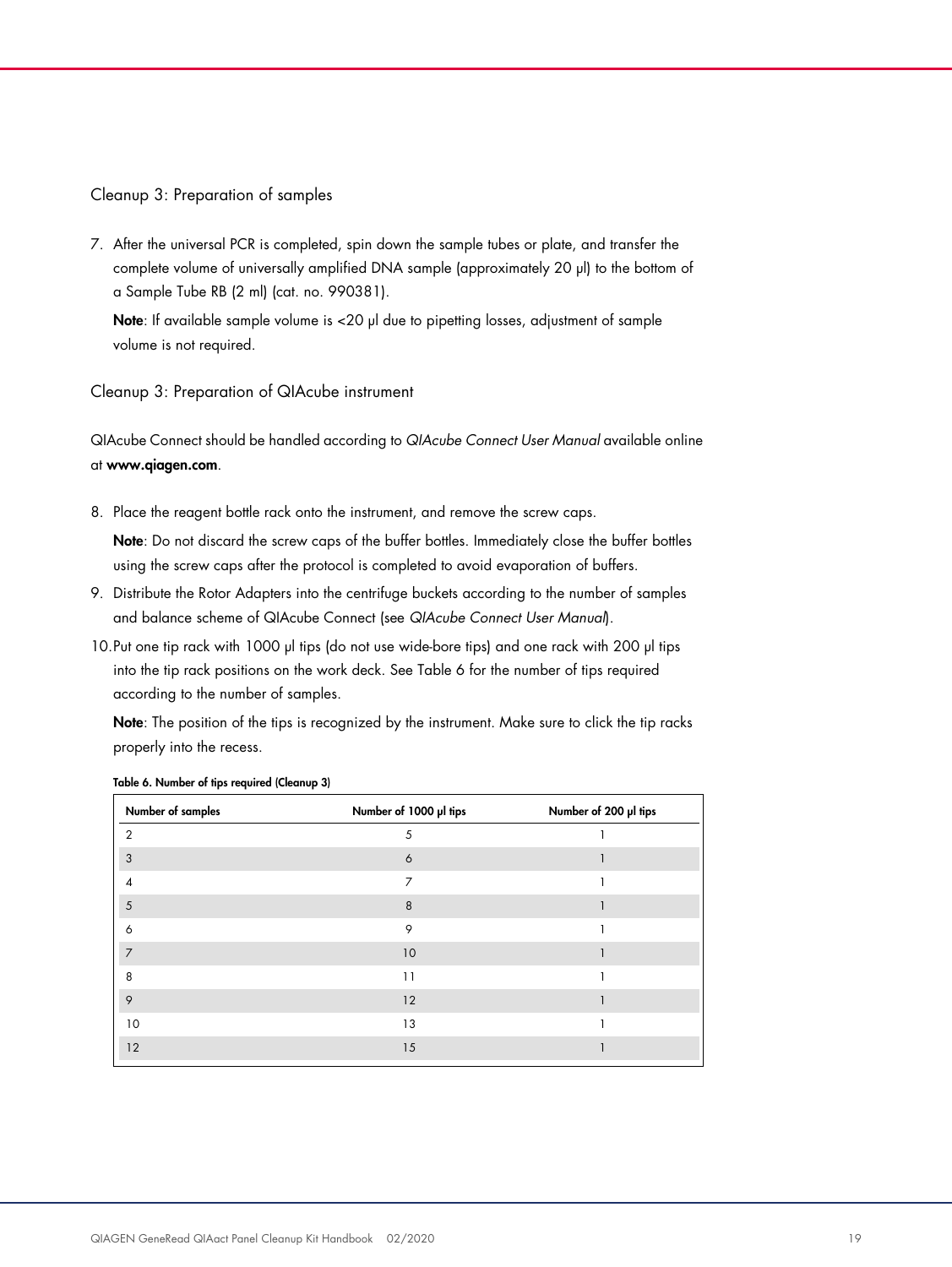- 11.Use the shaker adapter marked "2" for 2 ml RB tubes.
- 12.Place each sample tube into a shaker position according to the number of samples and balance scheme of QIAcube Connect (see QIAcube Connect User Manual).

Note: The lid of each tube is held in a slot at the edge of the shaker rack to ensure that tubes cannot be displaced during sample processing and to enable loading check of the instrument.

- 13. To start the protocol, select the **Cleanup** application.
	- 13a. Select the kit name: GR QIAact Panel Cleanup Kit
	- 13b. Select the material: Universally amplified DNA
	- 13c. Select the protocol name: GR QIAact Panel Cleanup 3
- 14.Follow the instructions displayed on the touchscreen and check all steps. Close the door of QIAcube Connect prior to pressing the Start button.

Note: For 12 samples, QIAcube Connect run time is approximately 30 minutes.

Note: Elution of the universally amplified DNA samples is performed using 25 µl Buffer AVE.

- 15.Remove the sample tubes from the shaker position and discard.
- 16.Close the buffer bottles with the corresponding screw caps.
- 17.Remove the Rotor Adapters following the correct orientation of the samples, and remove the 1.5 ml microcentrifuge tube containing the universally amplified DNA sample.

Note: Always check the position of the MinElute spin columns after QIAcube Connect run. The column should be located on top of the 1.5 ml microcentrifuge tube to ensure DNA elution from the column into the tube.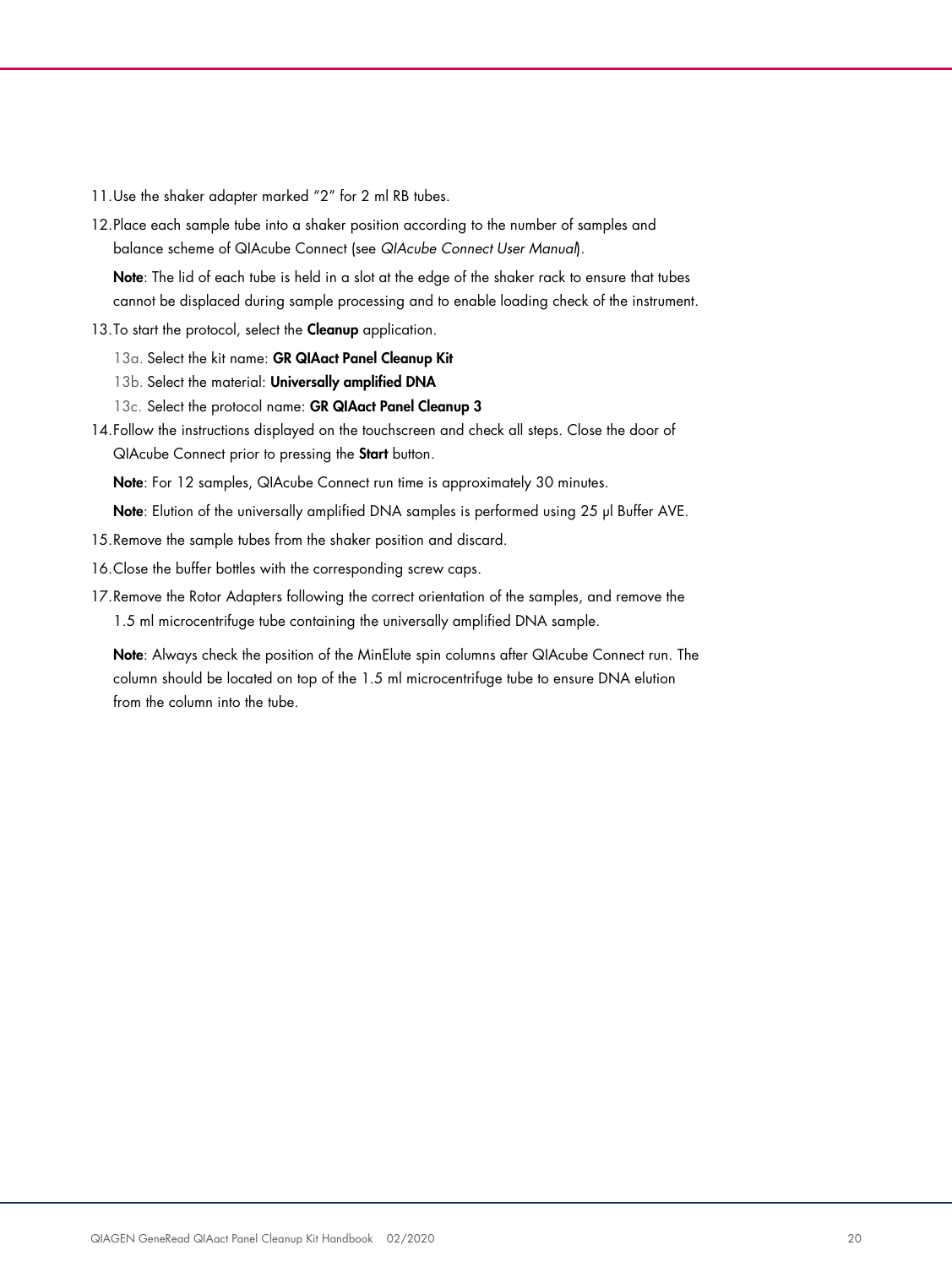## Troubleshooting Guide

This troubleshooting guide may be helpful in solving any problems that may arise. For more information, see also the Frequently Asked Questions page at our Technical Support Center: www.qiagen.com/FAQ/FAQList.aspx. The scientists in QIAGEN Technical Services are always happy to answer any questions you may have about either the information or protocols in this handbook, or sample and assay technologies. For contact information, see back cover or visit www.qiagen.com.

|    |                                              | <b>Comments and suggestions</b>                                                                                                                                                                                                                                                                                                  |  |  |
|----|----------------------------------------------|----------------------------------------------------------------------------------------------------------------------------------------------------------------------------------------------------------------------------------------------------------------------------------------------------------------------------------|--|--|
|    | Low DNA sample yields                        |                                                                                                                                                                                                                                                                                                                                  |  |  |
| a) | Problems with MinElute<br>spin column        | Make sure that the MinElute spin column has been<br>transferred to the 1.5 ml microcentrifuge tube of the<br>rotor adapter at the end of QIAcube Connect run. If<br>the spin column is not placed on top of the 1.5 ml<br>tube, no DNA is eluted from the column, and only<br>elution buffer has been transferred into the tube. |  |  |
|    |                                              | Check if the lid of the spin column was cut off<br>properly (as close to the rim as possible), and repeat<br>the library preparation using the same sample.                                                                                                                                                                      |  |  |
|    |                                              | Check if the MinElute spin column has been stored as<br>instructed (upon arrival store MinElute spin columns<br>at 2-8°C). If columns have not been stored as<br>instructed, contact QIAGEN Technical Services.                                                                                                                  |  |  |
|    | No DNA sample present after cleanup protocol |                                                                                                                                                                                                                                                                                                                                  |  |  |
| a) | Presence of inhibitors                       | Inhibitors, such as ethanol can influence the library<br>preparation reactions. Check if inhibitors are present<br>in the sample. Afterwards, repeat the library<br>construction.                                                                                                                                                |  |  |
|    |                                              | Check the pH-value of Buffer SB2 and contact<br><b>QIAGEN Technical Services.</b>                                                                                                                                                                                                                                                |  |  |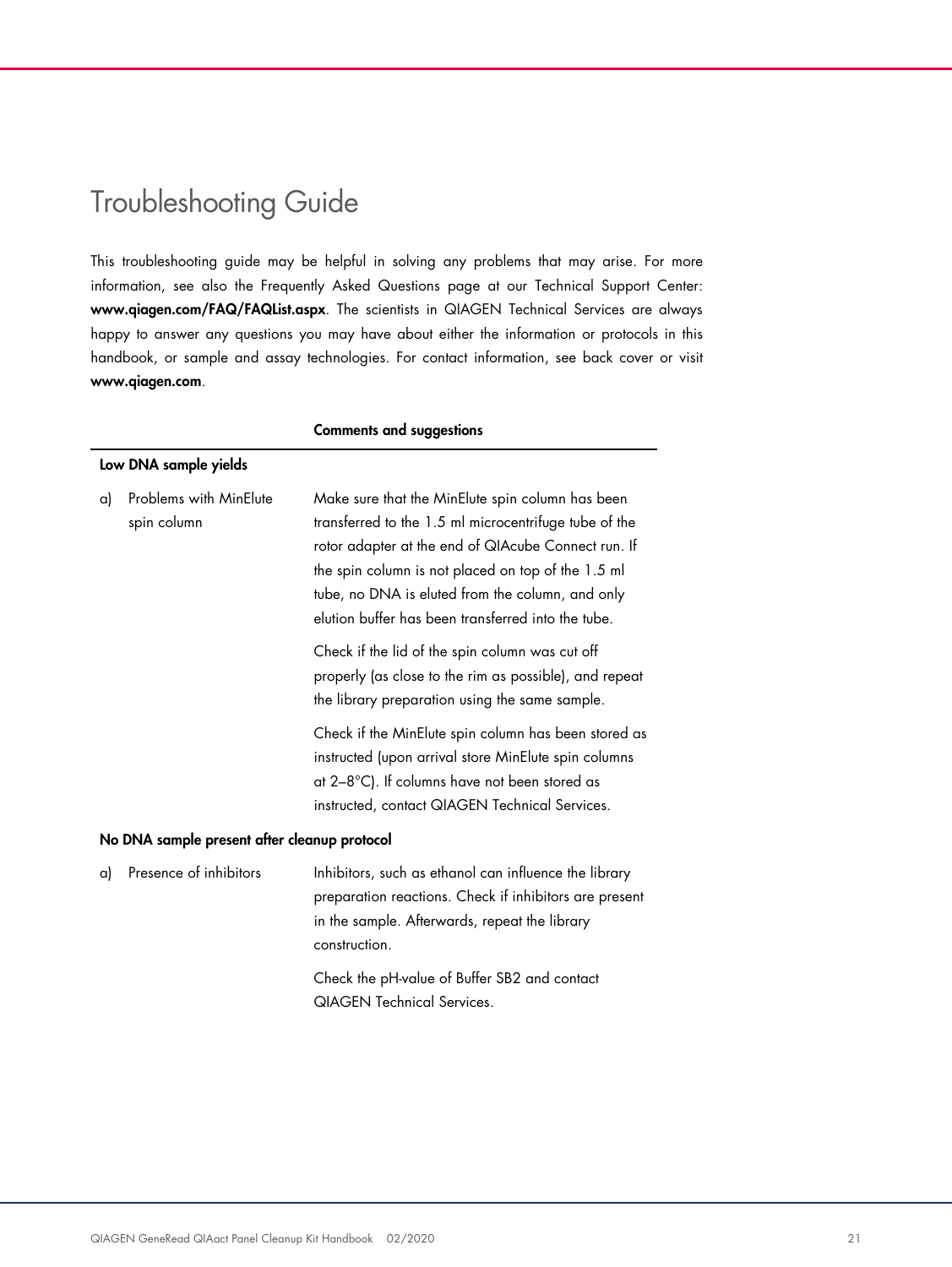#### Comments and suggestions

b) Loss of DNA Make sure the final concentration of the 80% ethanol made from the supplied Diluent is correct. The use of lower concentrations of ethanol might lead to loss of DNA. Make sure to use 96–100% non-denatured ethanol to prepare the final 80% ethanol. Close the buffer bottles containing 80% ethanol immediately after use to avoid any evaporation.

For further troubleshooting support, see also the handbook for the respective GeneRead QIAact panel.

### Symbols

The symbols in the following table include symbols used in this handbook.

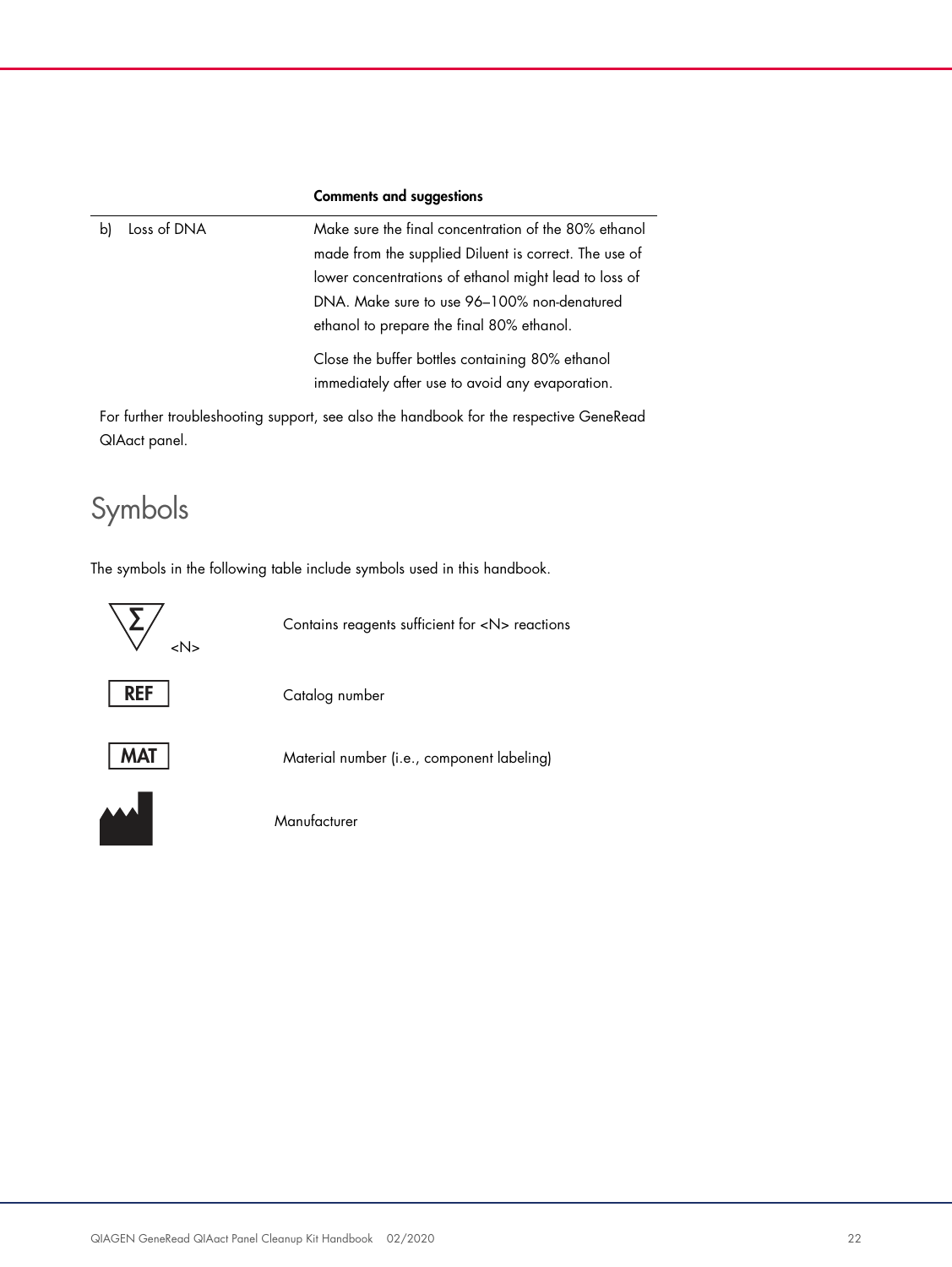# Appendix

#### Preparation of final 80% ethanol

Add 4 volumes (100 ml) ethanol (96–100%, non-denatured) to the bottle containing 25 ml Diluent (for 80% ethanol formulation), and mix well by inverting the bottle 5 times. Tick the check box on the bottle label to indicate that ethanol has been added. Store the 80% ethanol at room temperature  $(15-25^{\circ}C)$ .

Note: Using lower concentrations of ethanol during cleanup might lead to loss of DNA. Make sure to add the proper 100 ml volume of 96% -100% ethanol (non-denatured) to the Diluent bottle. Always close the bottles immediately after use to avoid evaporation.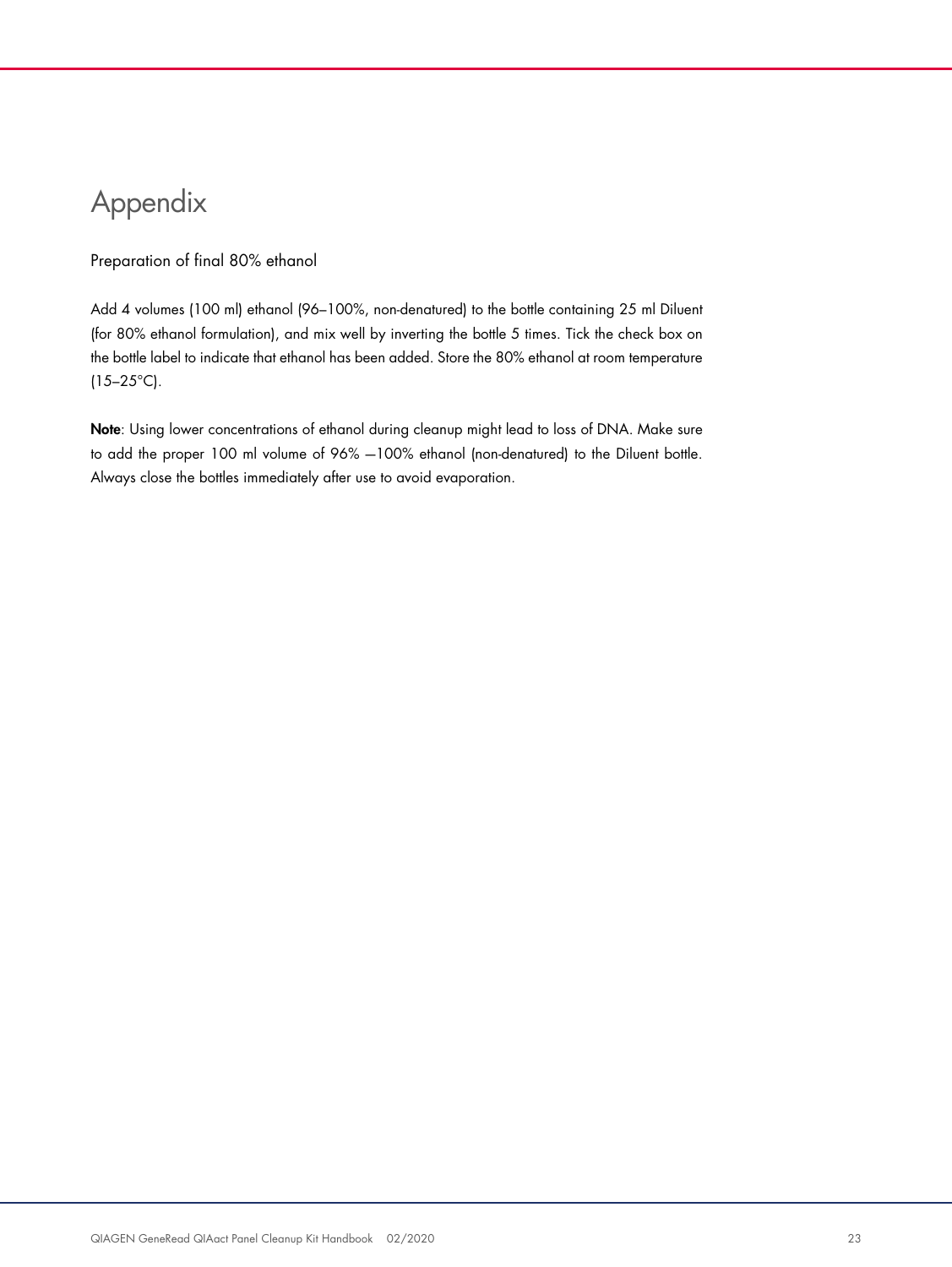### Ordering Information

| Product                                   | <b>Contents</b>                                                                                                                                                                                      | Cat. no. |
|-------------------------------------------|------------------------------------------------------------------------------------------------------------------------------------------------------------------------------------------------------|----------|
| GeneRead QIAact Panel Cleanup<br>Kit (48) | For 48 reactions: Buffers and reagents for<br>automated cleanup of DNA samples<br>during preparation of targeted,<br>molecularly bar-coded libraries; for use<br>with the QIAGEN QIAcube instruments | 185446   |
| <b>Related products</b>                   |                                                                                                                                                                                                      |          |
| Filter-Tips, 1000 µl (1024)               | Disposable Filter-Tips, racked; (8 x 128);<br>for use with QIAcube instruments                                                                                                                       | 990352   |
| Filter-Tips, 200 µl (1024)                | Disposable Filter-Tips, racked; (8 x 128).;<br>for use with QIAcube instruments                                                                                                                      | 990332   |
| Rotor Adapters (10 x 24)                  | Rotor Adapters for use with the centrifuge<br>buckets in QIAcube instruments                                                                                                                         | 990394   |
| Reagent Bottles, 30 ml (6)                | Reagent Bottles for use with buffers of<br>preparation kits for QIAcube instruments                                                                                                                  | 990393   |
| Sample Tubes RB (2 ml)                    | Sample Tubes round-bottom for use with<br>sample material on QIAcube instruments                                                                                                                     | 990381   |
| spin-column kits                          | QIAcube Connect - for fully automated nucleic acid extraction with QIAGEN                                                                                                                            |          |
| QIAcube Connect*                          | Instrument, connectivity package, 1-year<br>warranty on parts and labor                                                                                                                              | Inquire  |
| Starter Pack, QIAcube                     | Filter-tips, 200 µl (1024), 1000 µl filter-<br>tips (1024), 30 ml reagent bottles (12),<br>rotor adapters (240), elution tubes (240),<br>rotor adapter holder                                        | 990395   |

\* All QIAcube Connect instruments are provided with a region-specific connectivity package, including tablet and equipment necessary to connect to the local network. Further, QIAGEN offers comprehensive instrument service products, including service agreements, installation, introductory training and preventive subscription. Contact your local sales representative to learn about your options.

For up-to-date licensing information and product-specific disclaimers, see the respective QIAGEN kit handbook or user manual. QIAGEN kit handbooks and user manuals are available at www.qiagen.com or can be requested from QIAGEN Technical Services or your local distributor.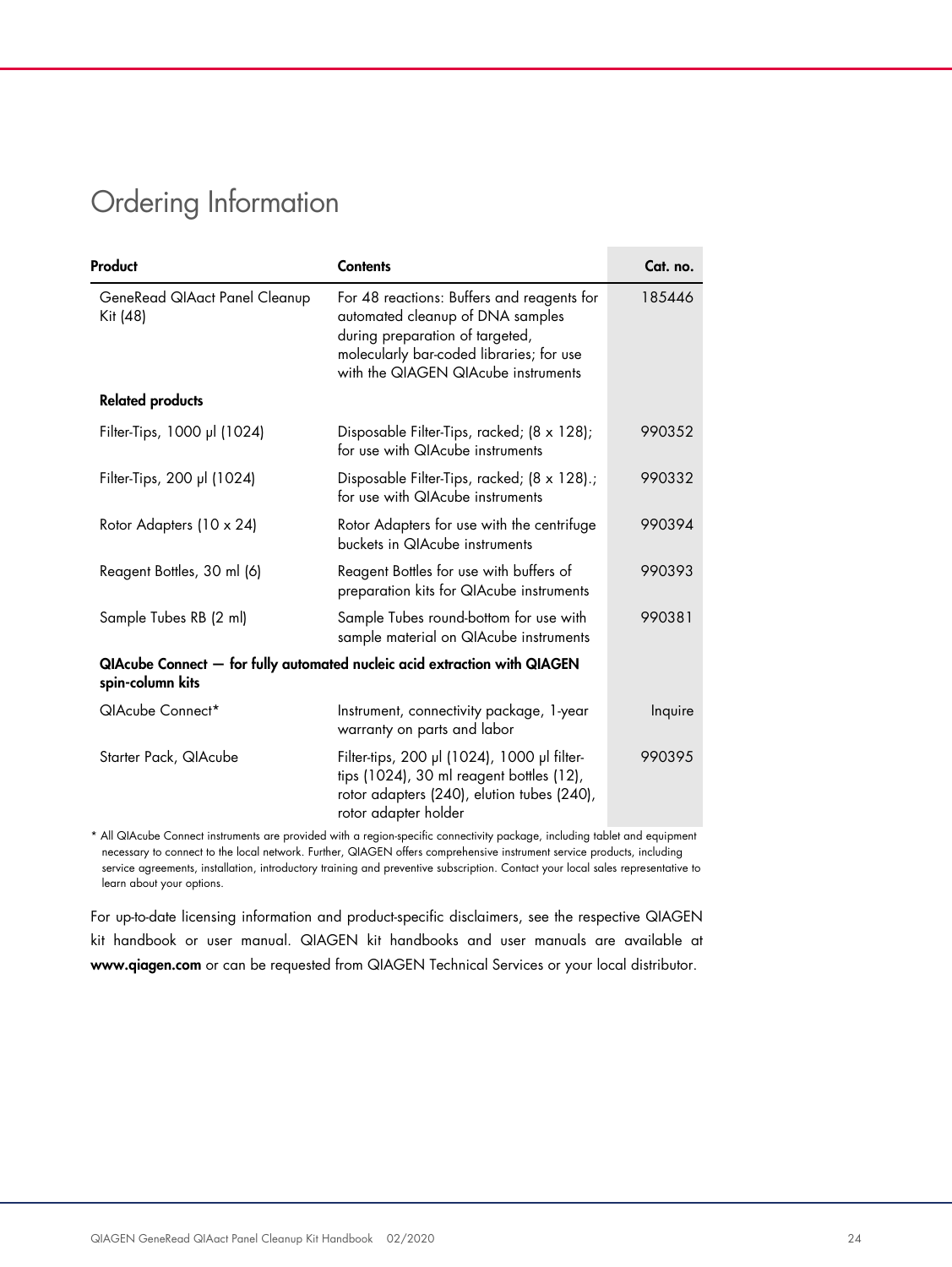### Document Revision History

| Date          | Changes                                                                  |
|---------------|--------------------------------------------------------------------------|
| February 2020 | Updated text, ordering information and intended use for QIAcube Connect. |

#### Limited License Agreement for QIAGEN GeneRead QIAact Panel Cleanup Kit

- Use of this product signifies the agreement of any purchaser or user of the product to the following terms:
- 1. The product may be used solely in accordance with the protocols provided with the product and this handbook and for use with components contineed in the ki only.<br>CalAGEN grants no license under any of its intellectual p
- 2. Other than expressly stated licenses, QIAGEN makes no warranty that this kit and/or its use(s) do not infringe the rights of third-parties.
- 3. This kit and its components are licensed for one-time use and may not be reused, refurbished, or resold.
- 4. QIAGEN specifically disclaims any other licenses, expressed or implied other than those expressly stated.
- 5. The purchaser and user of the kit agree not to take or permit anyone else to take any steps that could lead to or facilitate any acts prohibited above. QIAGEN may<br>enforce the prohibitions of this Limitled License Agreem

For updated license terms, see www.qiagen.com.

Trademarks: QIAGEN®, Sample to Insight®, QIAGEN GeneRead®, GeneRead™, QIAcube®, MinElute®, QCI™ (QIAGEN Group); QIAGEN GeneReader®, GeneReader™ (Intelligent Bio-Systems, Inc.). Registered names,<br>trademarks, etc. used in th

HB-2371-002 © 2020 QIAGEN all rights reserved.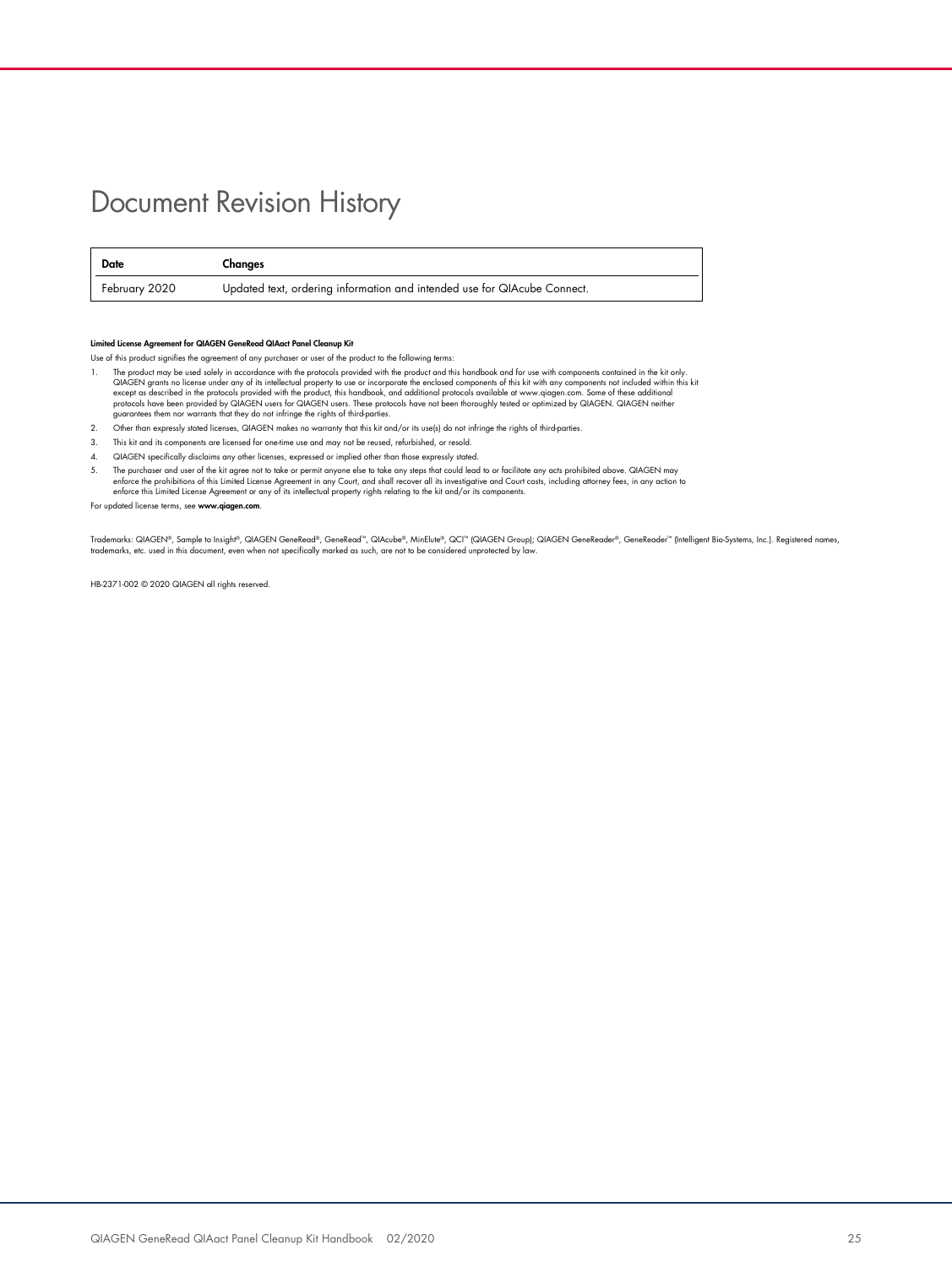**Notes**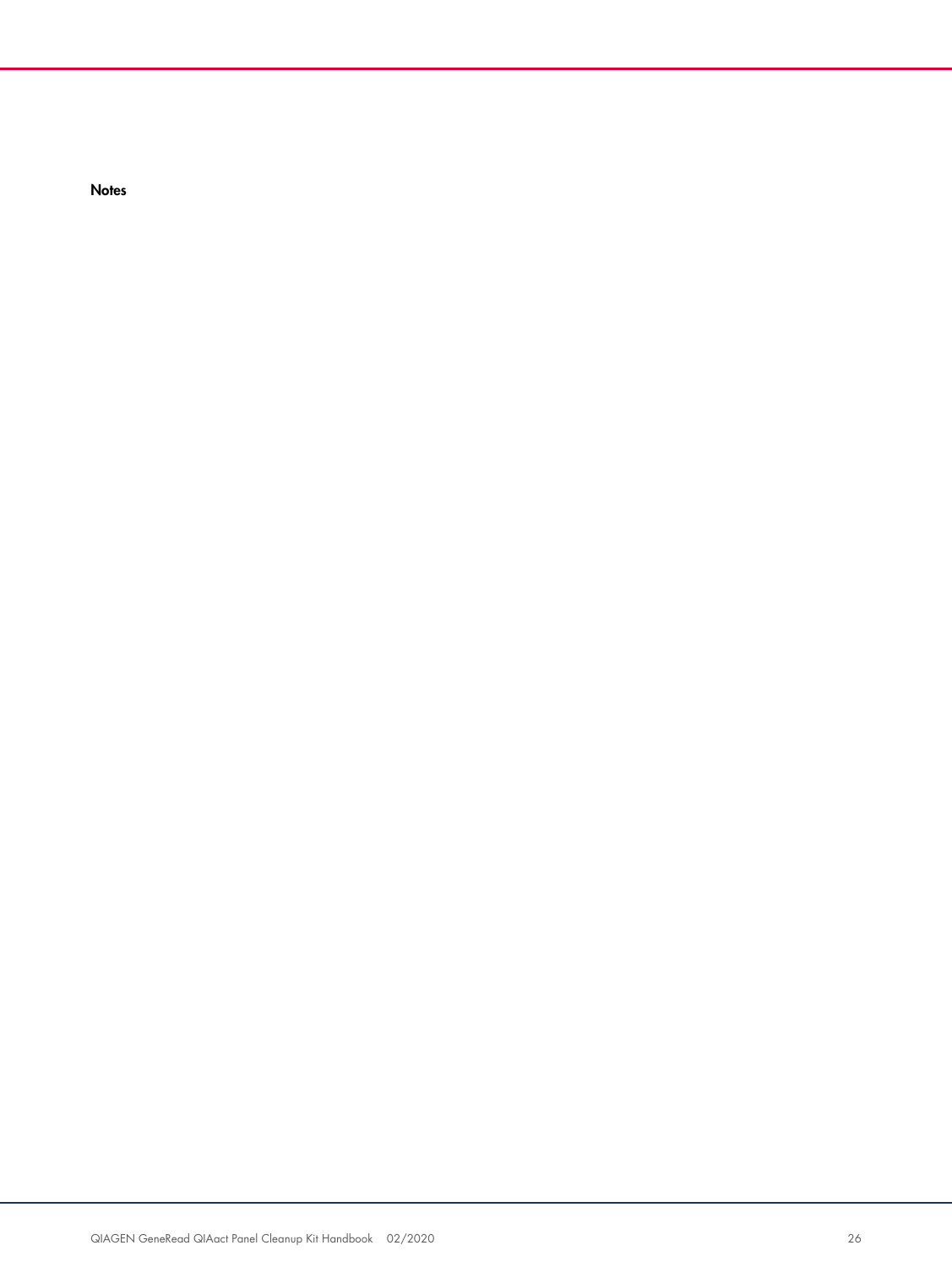**Notes**